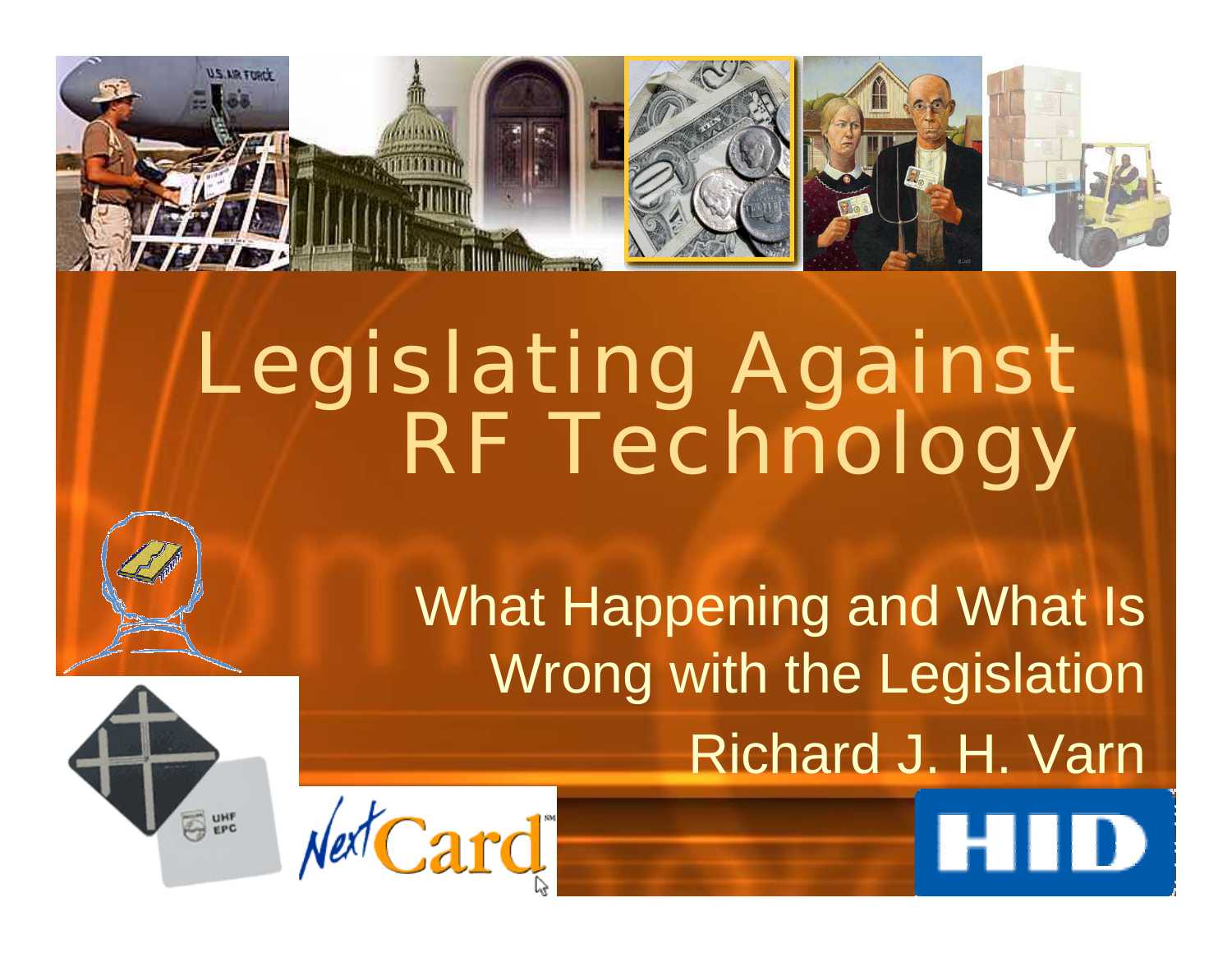### The Challenges of Explaining RFID and Drafting Sound Legislation

**We are blocking Spy Chip waves, why do you ask?**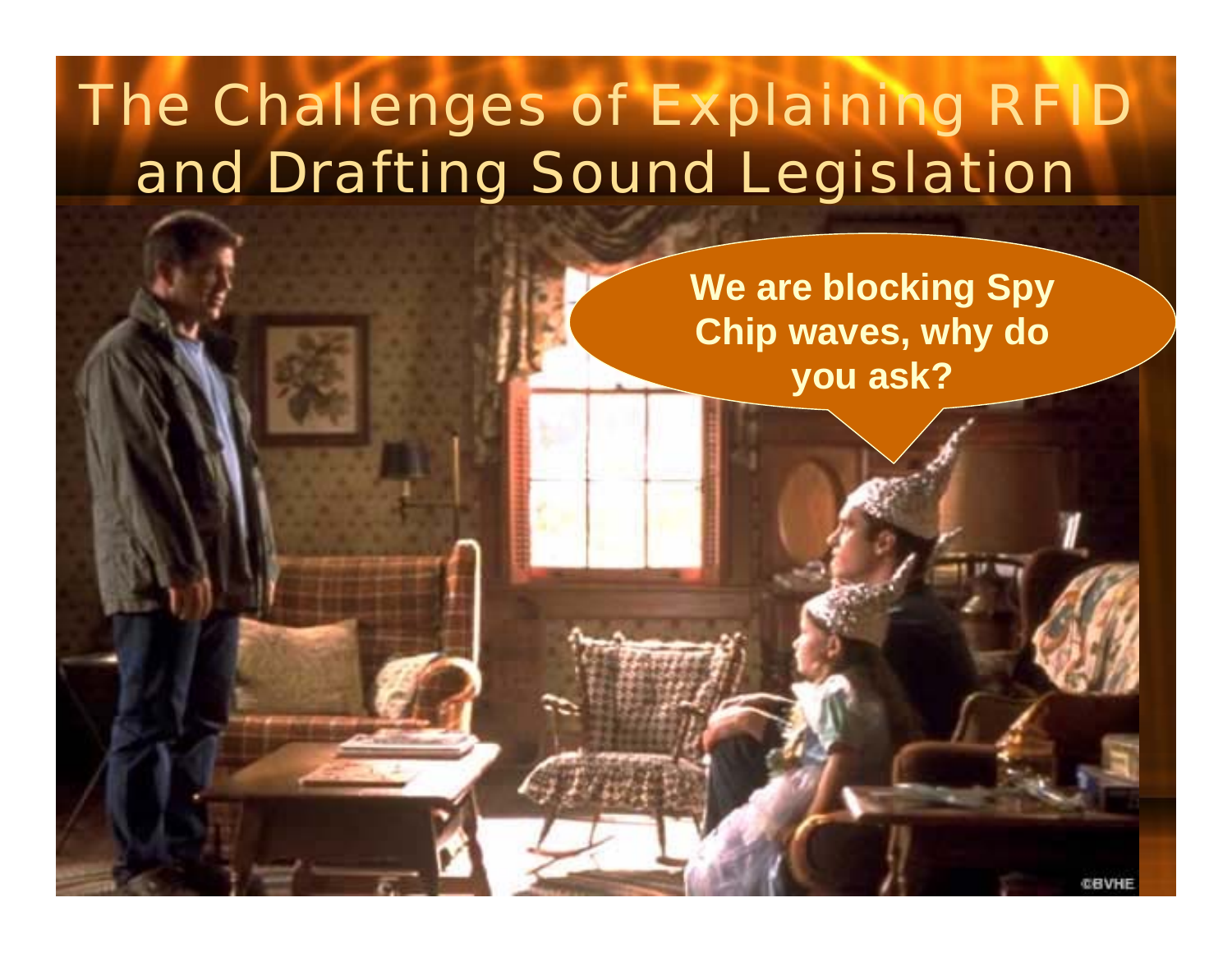### The Challenges of Explaining RFID and Drafting Sound Legislation

- Lots of FUD
- Misinformation
- It's technical
- Privacy advocates who state unequivocally that what can be imagined or patented can and will be done
- Lagging response by industry (this is changing)
- The systems are either invisible or not yet deployed and their benefits are not visible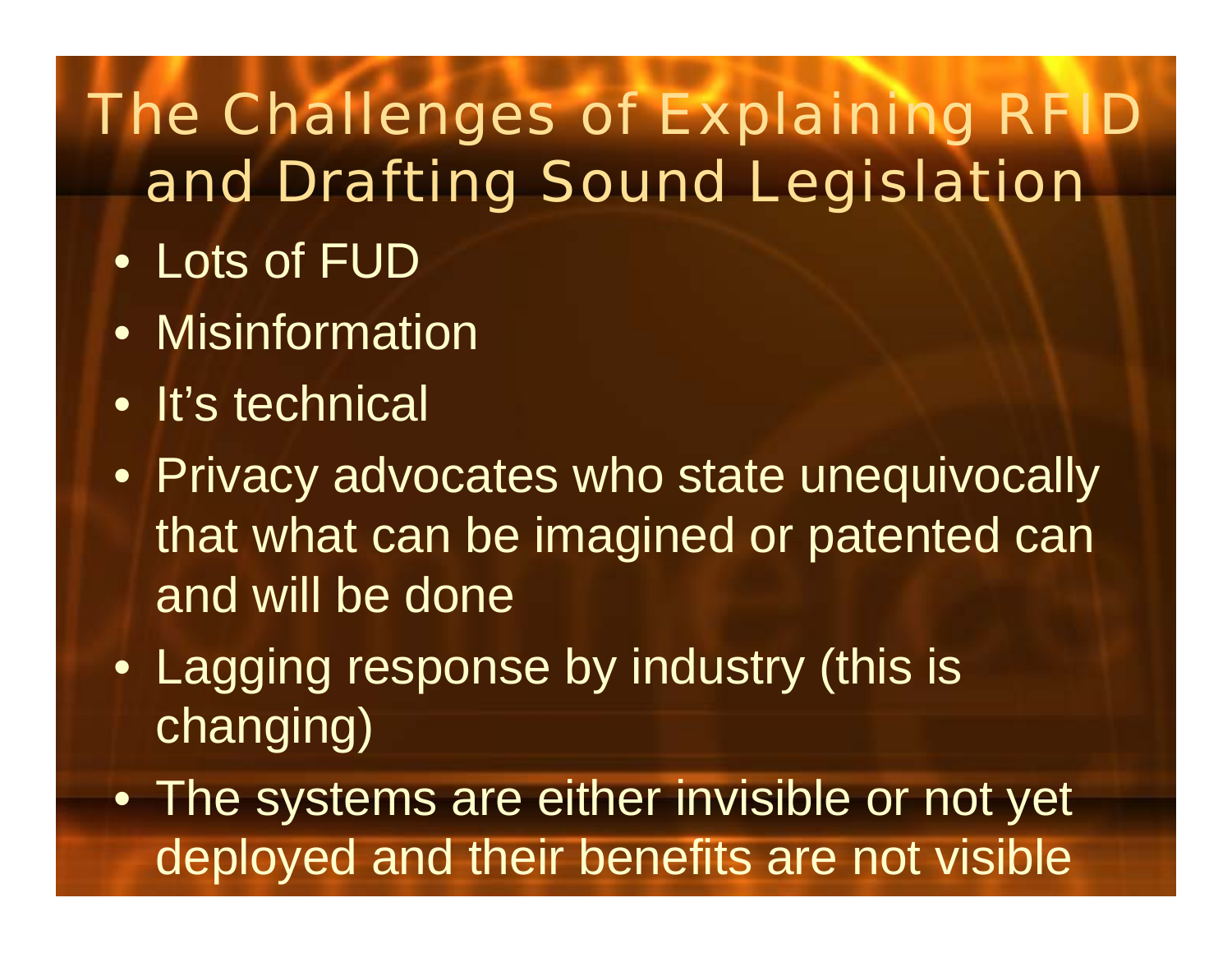### What Are Legislatures Doing?

- Apprehension about potential uses of RFID has prompted introduction of legislation
- Although no states have yet enacted legislation related to RFID, at least 10 states in 2004, 12 states in 2005, and 13 in 2006 introduced privacy legislation relating to the use of RFID
- Most bills would require disclosure to consumers if RFID tags are used in products.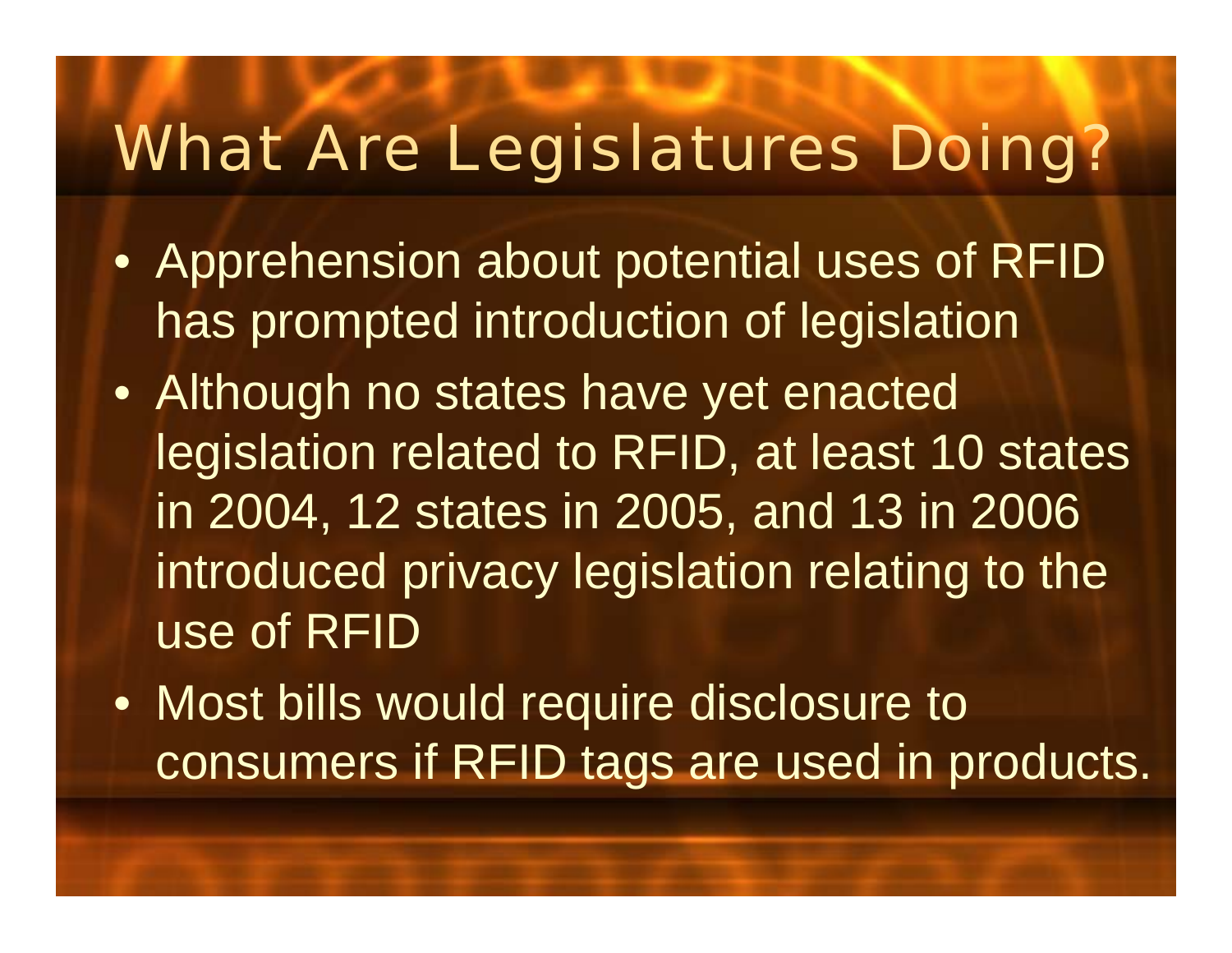### What Are Legislatures Doing?

- Some prohibit linking RFID data to personal information
- Some criminalize unauthorized remote reading of RFID data
- Some prohibit the use of RFID tags in government identification documents and would place other restrictions on the uses of RFID in government IDs.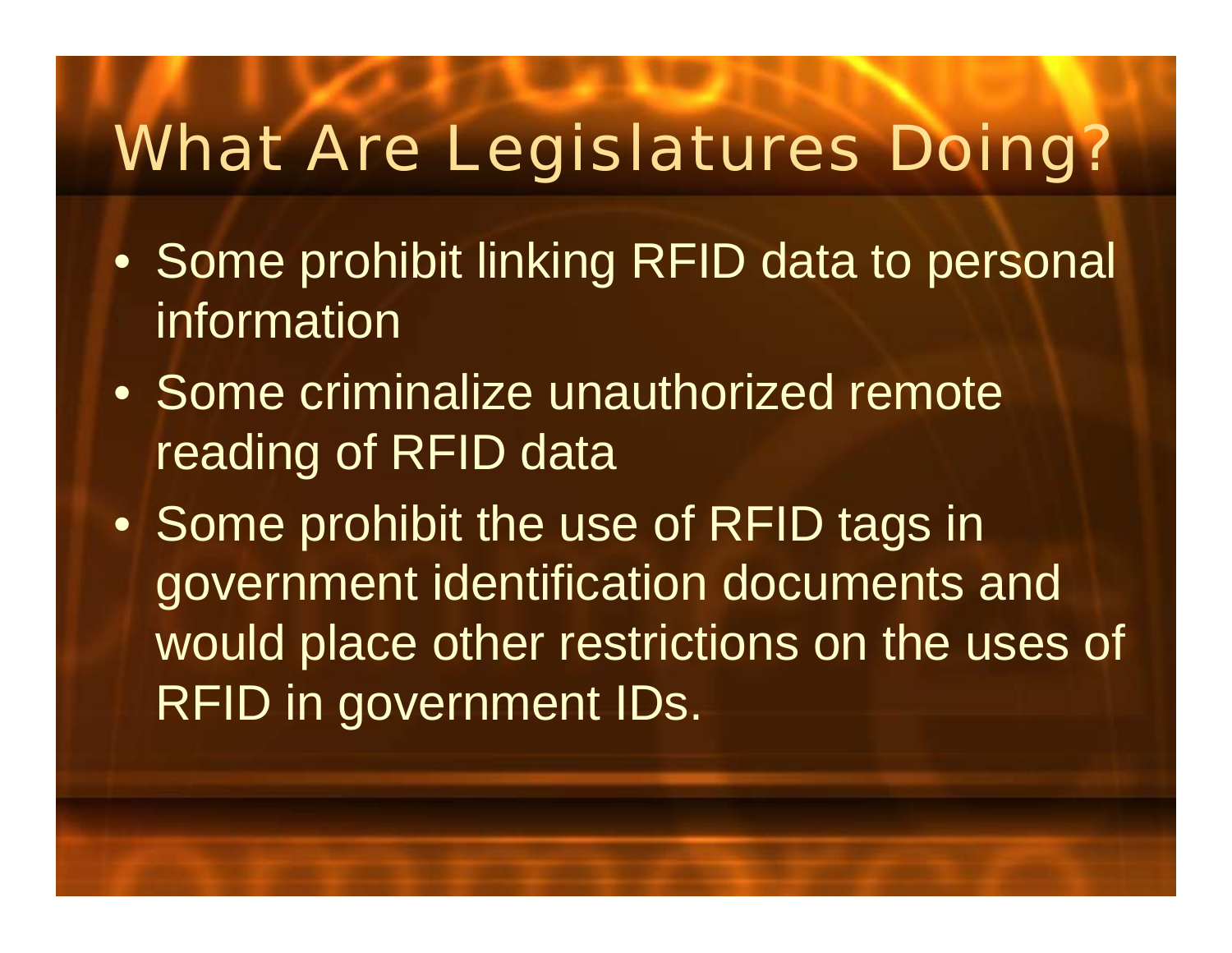- $\bullet$ • Note: this is not the path taken so far
- •Review one's current laws
- Identify the gaps
- $\bullet$  Determine the proper level of government at which any gaps should be addressed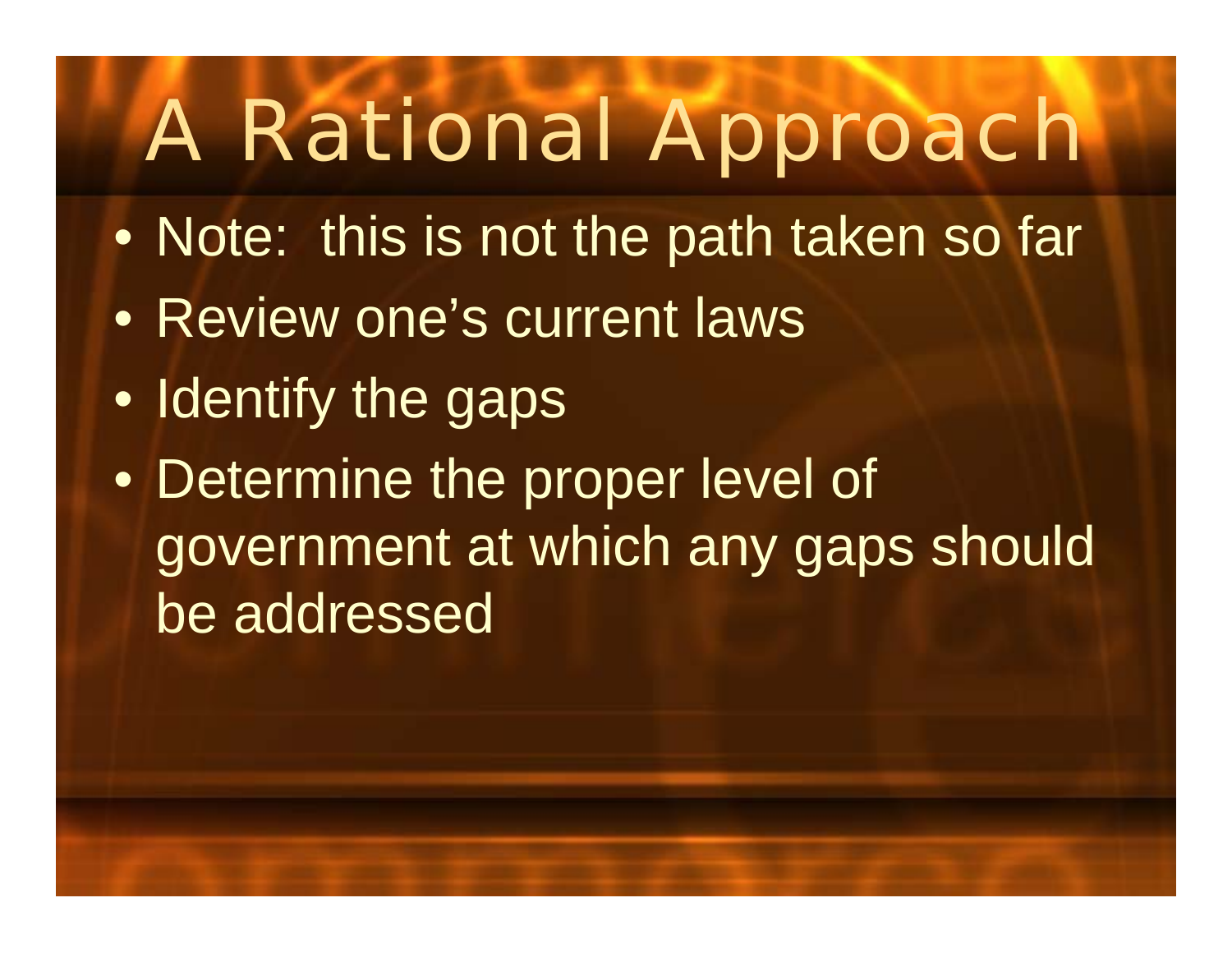- $\bullet$  Draft legislation and/or rules narrowly and accurately
- $\bullet$  Use sunrise and sunset clauses as appropriate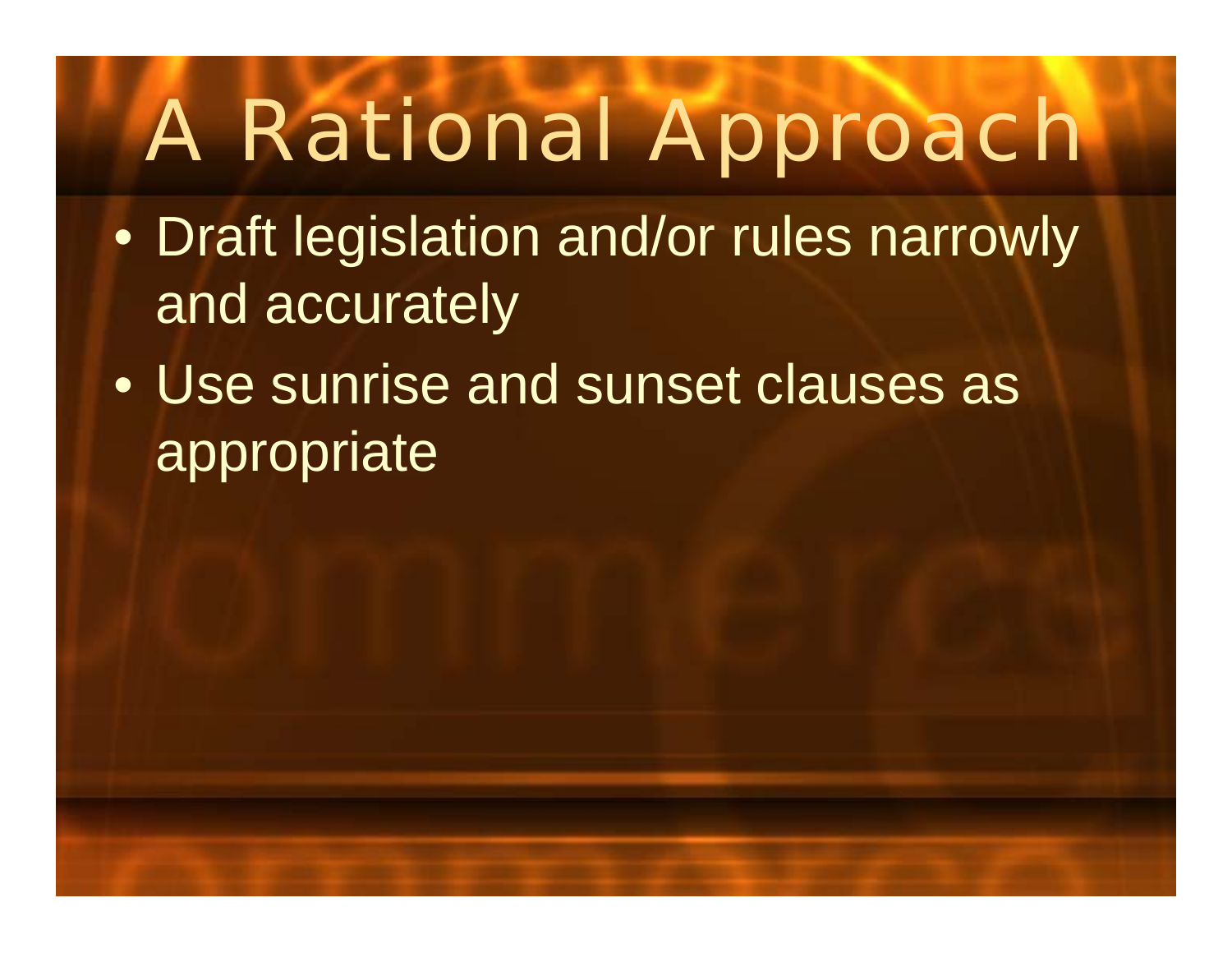- $\bullet$ • Prohibit the undesired behaviors, not the technology
- $\bullet$ • Determine the punishment and method for enforcement
- Differentiate between four different kinds of RFID deployments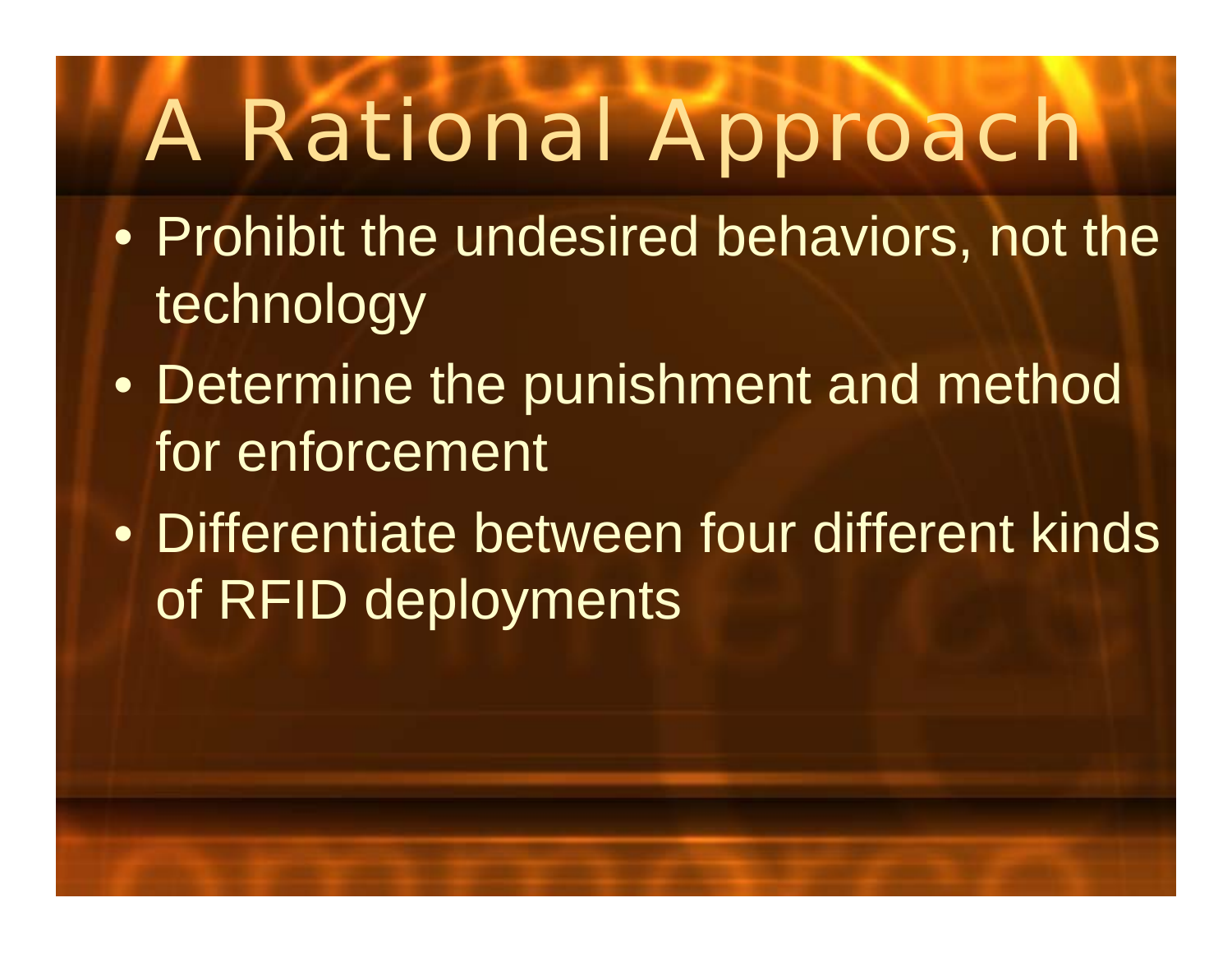- $\bullet$  Four kinds of RFID deployments:
	- $\mathcal{L}_{\mathcal{A}}$  , and the set of the set of the set of the set of the set of the set of the set of the set of the set of the set of the set of the set of the set of the set of the set of the set of the set of the set of th Government documents and devices transferred to the public
	- $\mathcal{L}_{\mathcal{A}}$  , and the set of the set of the set of the set of the set of the set of the set of the set of the set of the set of the set of the set of the set of the set of the set of the set of the set of the set of th Government documents and devices internal to government
	- $\mathcal{L}_{\mathcal{A}}$  , and the set of the set of the set of the set of the set of the set of the set of the set of the set of the set of the set of the set of the set of the set of the set of the set of the set of the set of th Private documents and devices transferred to the public
	- $\mathcal{L}_{\mathcal{A}}$  , and the set of the set of the set of the set of the set of the set of the set of the set of the set of the set of the set of the set of the set of the set of the set of the set of the set of the set of th Private documents and devices internal to a private entity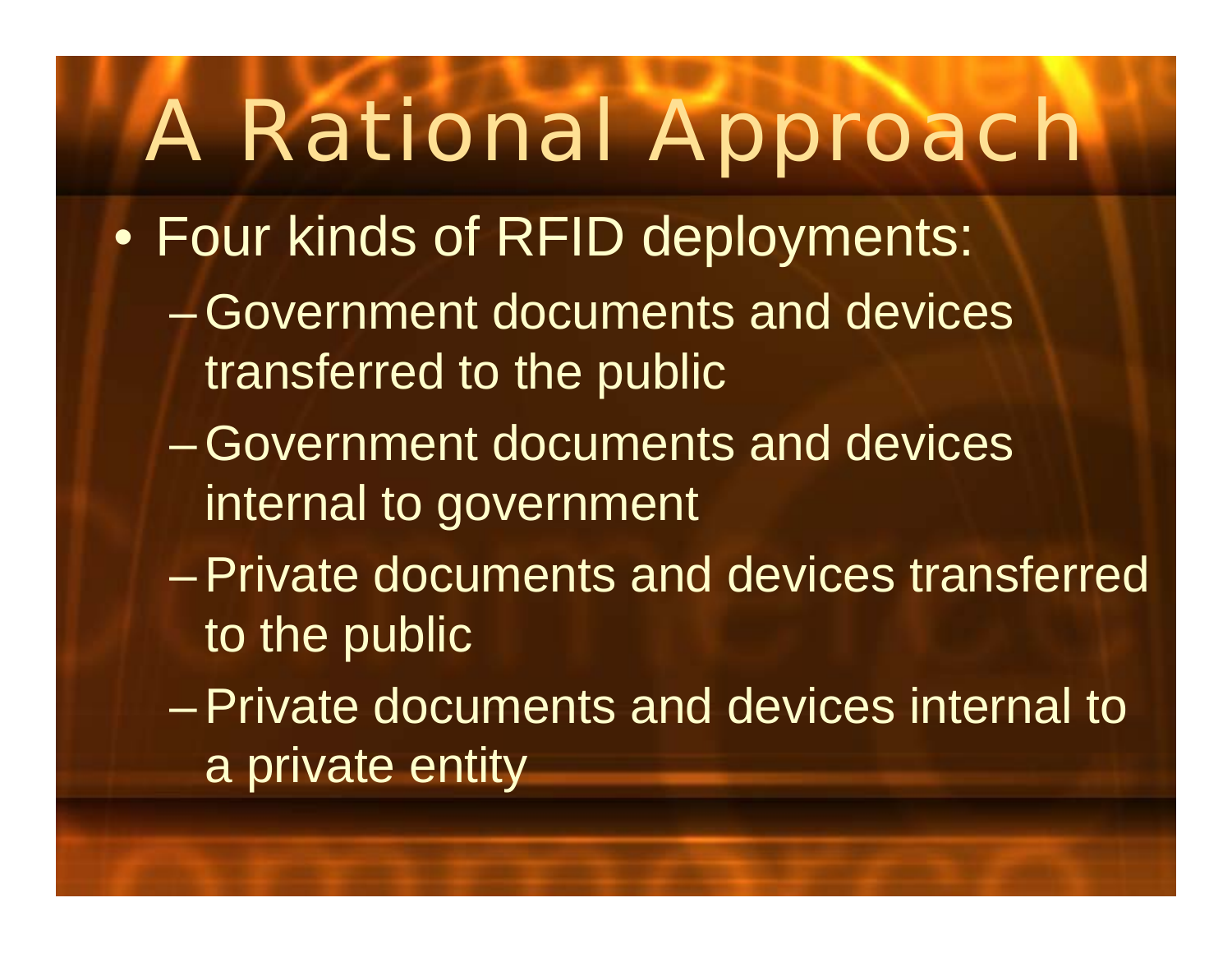#### Government Documents/Devices to Public

| <b>Policy Question</b>                                                  | <b>Government</b><br><b>Documents and</b><br><b>Devices Transferred to</b><br>the Public and Use Is<br><b>Mandatory</b> | <b>Government Documents</b><br>and Devices Transferred<br><b>Where Citizens</b><br><b>Knowingly Choose to</b><br><b>Use It</b> |
|-------------------------------------------------------------------------|-------------------------------------------------------------------------------------------------------------------------|--------------------------------------------------------------------------------------------------------------------------------|
| Should tracking be<br>allowed?                                          | No. Tracking without<br>consent or operation of<br>law should be forbidden                                              | No. Tracking without<br>consent or operation of law<br>should be forbidden                                                     |
| Does remote reading<br>require explicit consent<br>or operation of law? | <b>Always</b>                                                                                                           | Yes unless varied by the<br>terms of any agreement of<br>use or participation                                                  |
| Where should this<br>policy issue be<br>addressed?                      | In statute                                                                                                              | In statute                                                                                                                     |
| Notice of presence of<br>remote reading<br>capability required?         | Yes                                                                                                                     | Yes                                                                                                                            |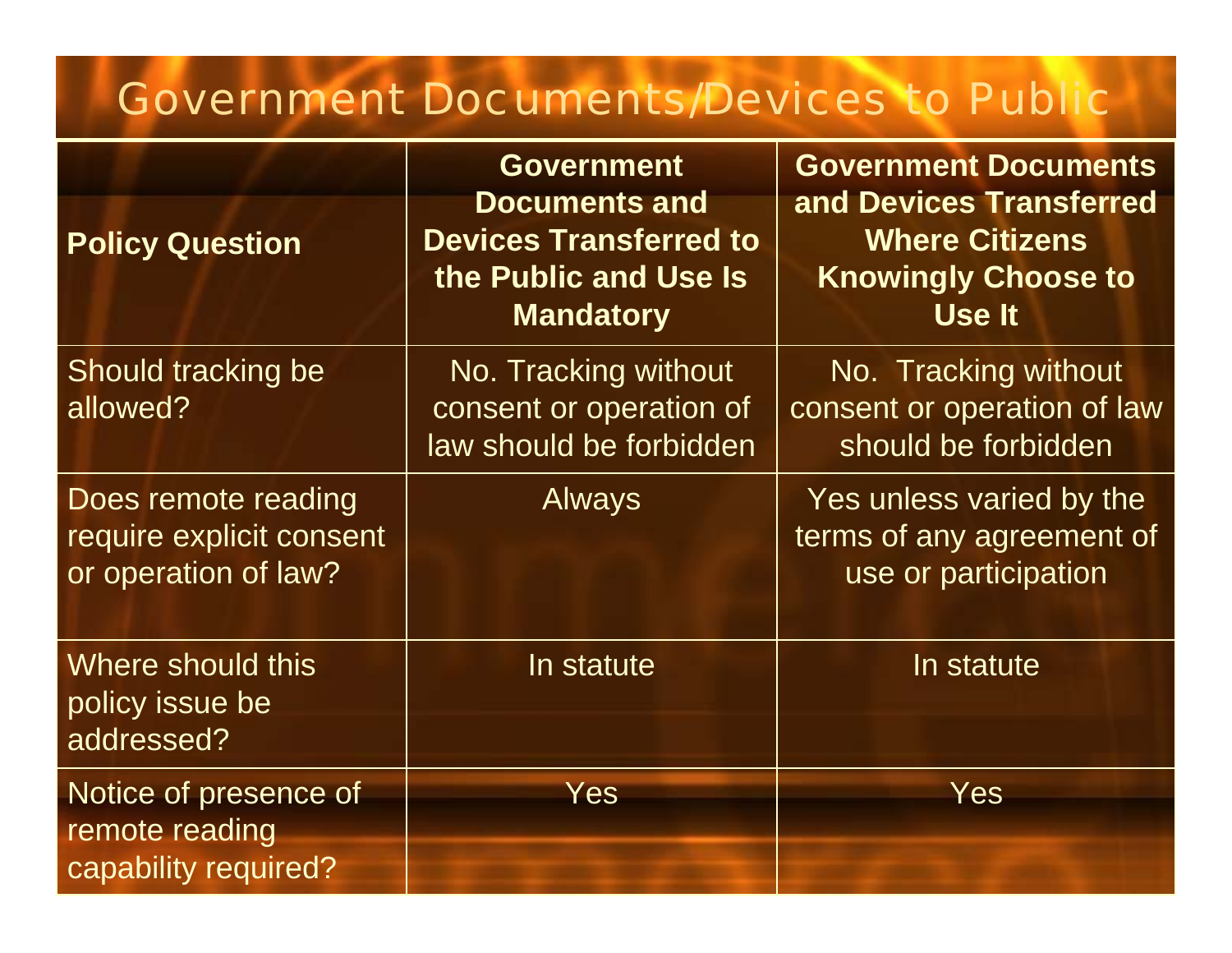#### Government Documents/Devices Internal

| <b>Policy Question</b>                                                  | <b>Government Documents</b><br>and Devices Transferred<br>to Government<br><b>Employees for Their Use</b>                                                   | <b>Government Documents</b><br>and Devices In Use in                                                                                                                                                              |
|-------------------------------------------------------------------------|-------------------------------------------------------------------------------------------------------------------------------------------------------------|-------------------------------------------------------------------------------------------------------------------------------------------------------------------------------------------------------------------|
|                                                                         |                                                                                                                                                             | <b>Government to Track</b><br><b>Objects (documents,</b><br>inventory, animals, etc.)                                                                                                                             |
| <b>Should tracking be</b><br>allowed?                                   | <b>Tracking for non-work</b><br>purposes should be<br>forbidden but tracking<br>for work purposes<br>depends on employment<br>law and contracts (if<br>any) | Tracking is the purpose of<br>the use of the technology<br>so tracking is allowed, but<br>may not be incidentally be<br>used to track a person in<br>contradiction of the limits in<br>the other three categories |
| Does remote reading<br>require explicit consent<br>or operation of law? | <b>Depends on employment</b><br>laws and rules<br>governing public<br>employees                                                                             | <b>Never</b>                                                                                                                                                                                                      |
| Where should this policy<br>issue be addressed?                         | In statute                                                                                                                                                  | In statute                                                                                                                                                                                                        |
| <b>Notice of presence of</b><br>remote reading capability<br>required?  | Yes                                                                                                                                                         | <b>Yes</b>                                                                                                                                                                                                        |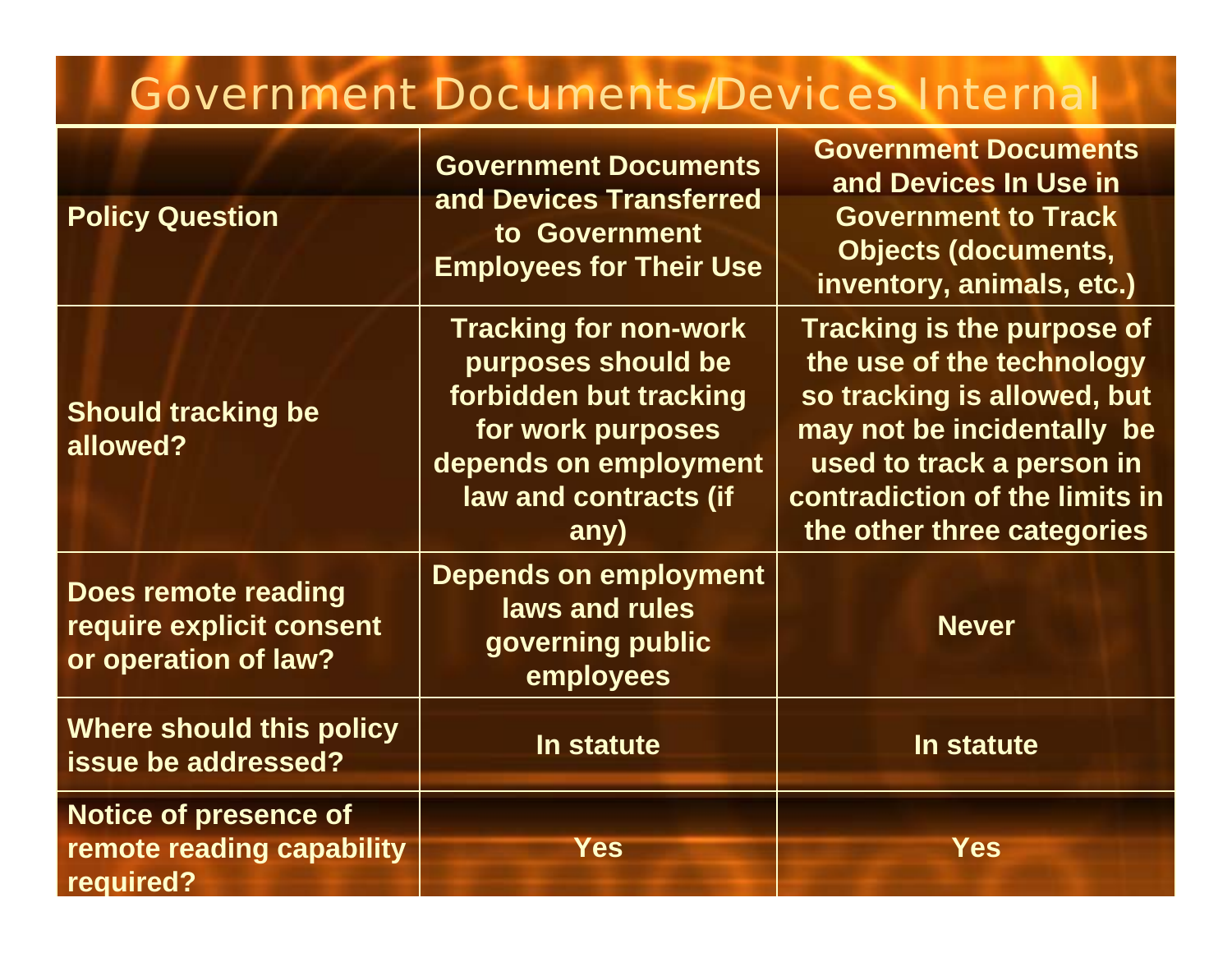#### Private Documents/Devices to Public

| <b>Policy Question</b>                                                     | <b>Documents and Devices Sold</b>                                                                                           | <b>Documents and Devices</b>                                                                                                                                       |  |
|----------------------------------------------------------------------------|-----------------------------------------------------------------------------------------------------------------------------|--------------------------------------------------------------------------------------------------------------------------------------------------------------------|--|
|                                                                            | <b>With RFID or Remote Reading</b><br><b>Capability as an Explicit Part of</b><br>the Function of the Document<br>or Device | <b>Sold or Given Away With</b><br><b>RFID or Remote Reading</b><br><b>Capability In, On, or</b><br><b>Attached to the Product</b>                                  |  |
| Should tracking be<br>allowed?                                             | No. Tracking without consent or<br>operation of law should be<br>forbidden                                                  | No. Tracking without consent<br>or operation of law should be<br>forbidden                                                                                         |  |
| Does remote<br>reading require<br>explicit consent or<br>operation of law? | <b>No</b>                                                                                                                   | Yes (already covered by state<br>law) unless done incidentally<br>as a result of another<br>legitimate use of the<br>technology and no data is<br>retained or used |  |
| Where should this<br>policy issue be<br>addressed?                         | Tracking issues needs to be<br>clarified by statute                                                                         | In statute                                                                                                                                                         |  |
| Notice of presence<br>of remote reading<br>capability required?            | No as it is inherent in the product                                                                                         | Unnecessary and of little or<br>no benefit                                                                                                                         |  |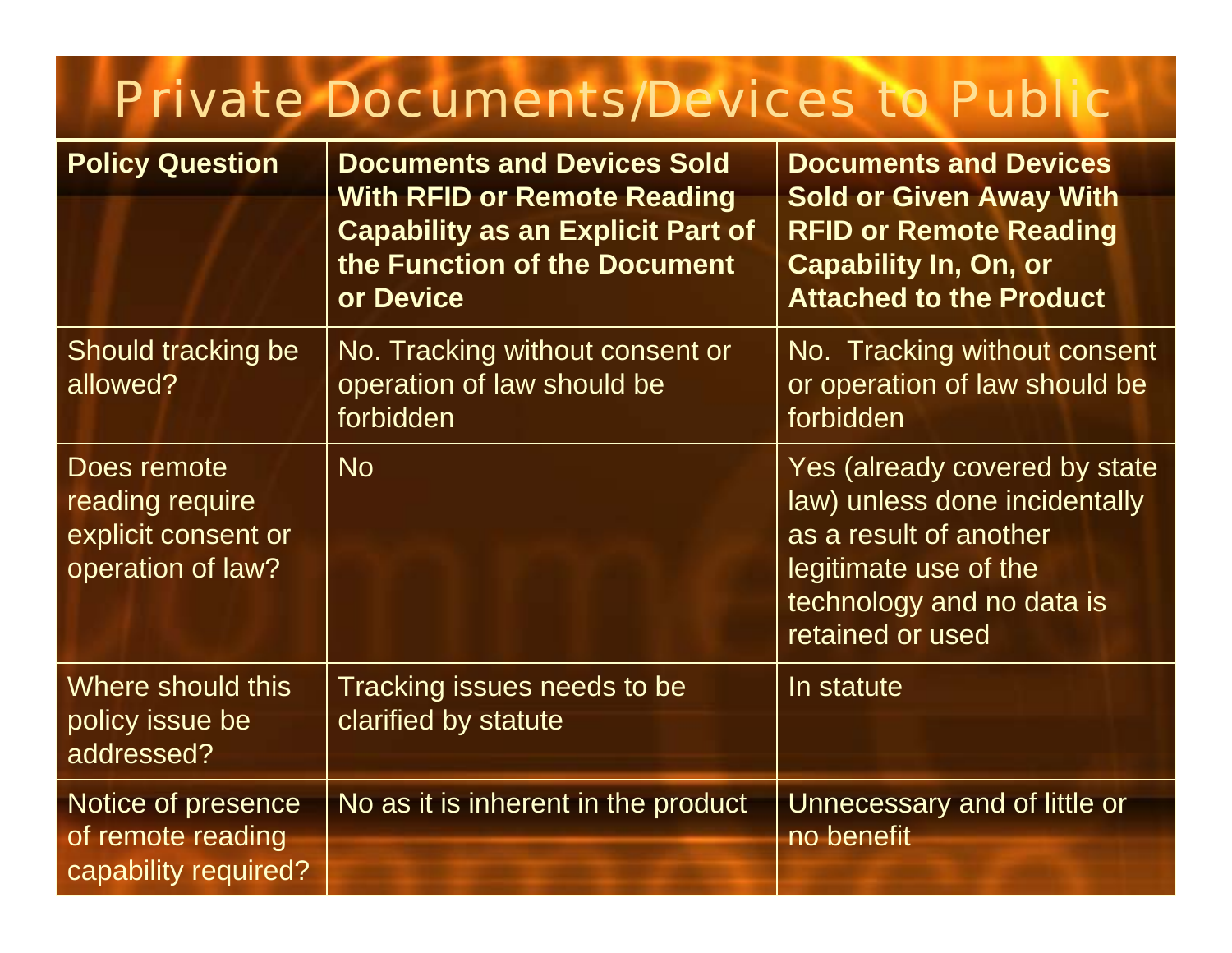#### Private Documents/Devices Internal

| <b>Policy Question</b>                                                  | <b>Documents and Devices</b><br><b>Transferred to Private</b><br><b>Employees for Their Use</b>                                                   | <b>Documents and Devices In</b><br><b>Use by Private Persons to</b><br><b>Track Objects (inventory,</b><br>animals, etc.)                                                                                         |
|-------------------------------------------------------------------------|---------------------------------------------------------------------------------------------------------------------------------------------------|-------------------------------------------------------------------------------------------------------------------------------------------------------------------------------------------------------------------|
| Should tracking be<br>allowed?                                          | Tracking for non-work<br>purposes should be<br>forbidden but tracking for<br>work purposes depends on<br>employment law and<br>contracts (if any) | Tracking is the purpose of the<br>use of the technology so<br>tracking is allowed, but may<br>not be incidentally be used to<br>track a person in contradiction<br>of the limits in the other three<br>categories |
| Does remote reading<br>require explicit consent or<br>operation of law? | Depends on employment<br>laws and rules governing<br>employees                                                                                    | <b>No</b>                                                                                                                                                                                                         |
| Where should this policy<br>issue be addressed?                         | In statute as needed, rules,<br>and contracts                                                                                                     | No legislative action required                                                                                                                                                                                    |
| Notice of presence of<br>remote reading capability<br>required?         | Depends on employment<br>laws and rules governing<br>employees                                                                                    | <b>No</b>                                                                                                                                                                                                         |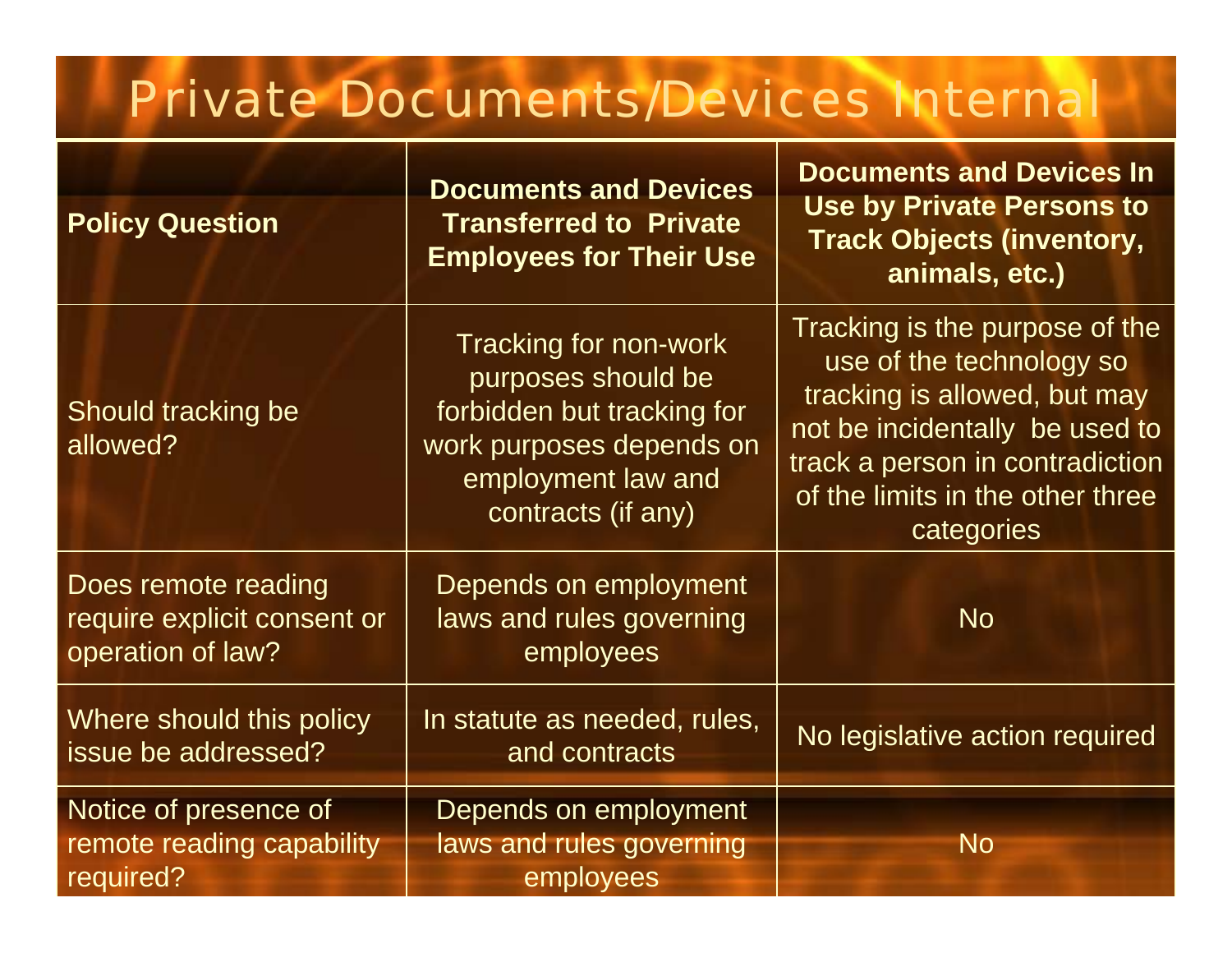## Current Legislative Approach

- $\bullet$ • Broad based bans, limitations, and **requirements**
- $\bullet$ • Overbroad definitions that cover commonly used technologies including non-RFID technologies
- $\bullet$ • Interlocking and overlapping definitions that have broad and unintended effect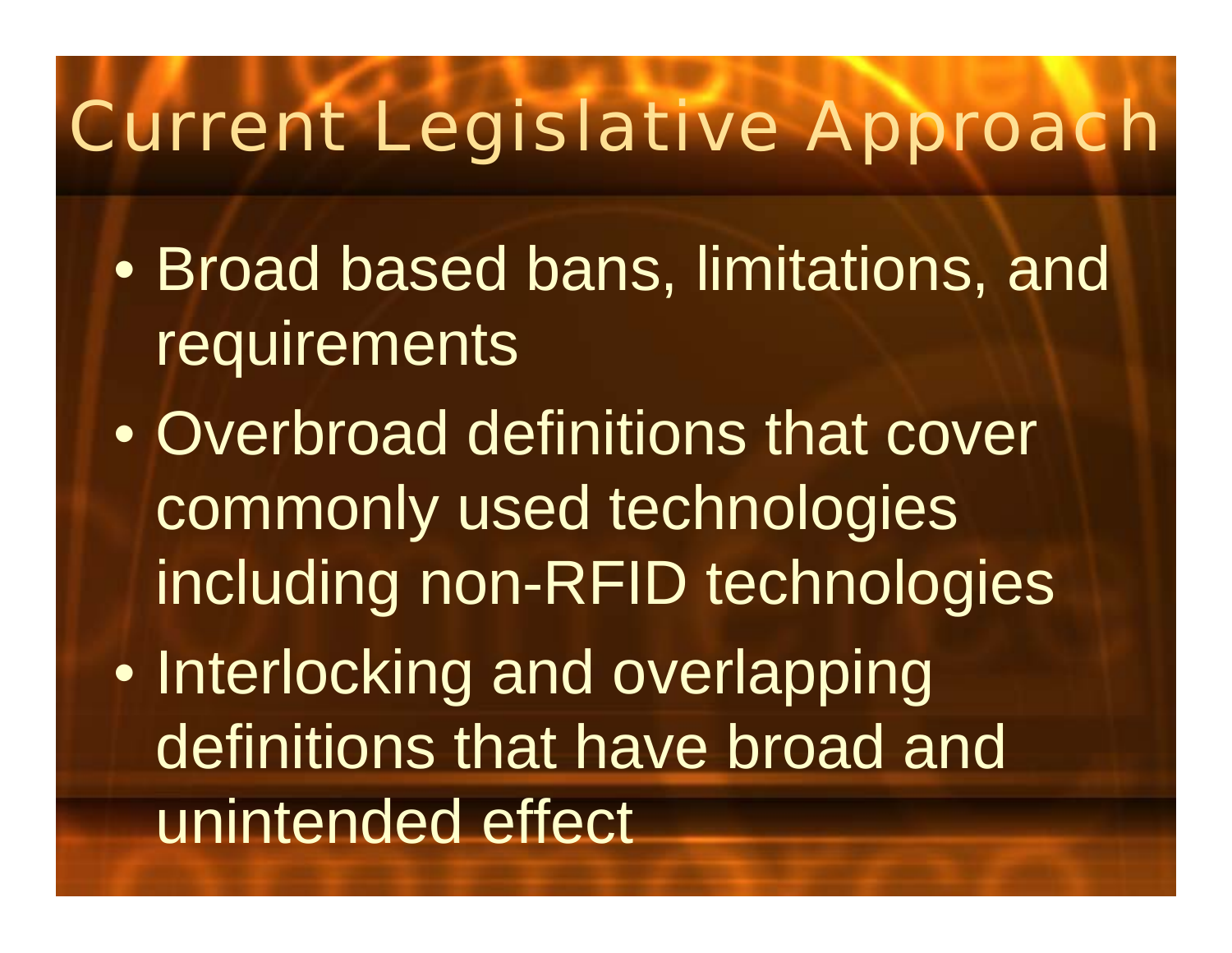# Legislative Approach

- $\bullet$ • Language focusing on technology rather than behavior
- $\bullet$  Current applicable statutes are ignored
- $\bullet$  Language seeks to codify private codes of conduct
- $\bullet$  Language based on false or unsupported assumptions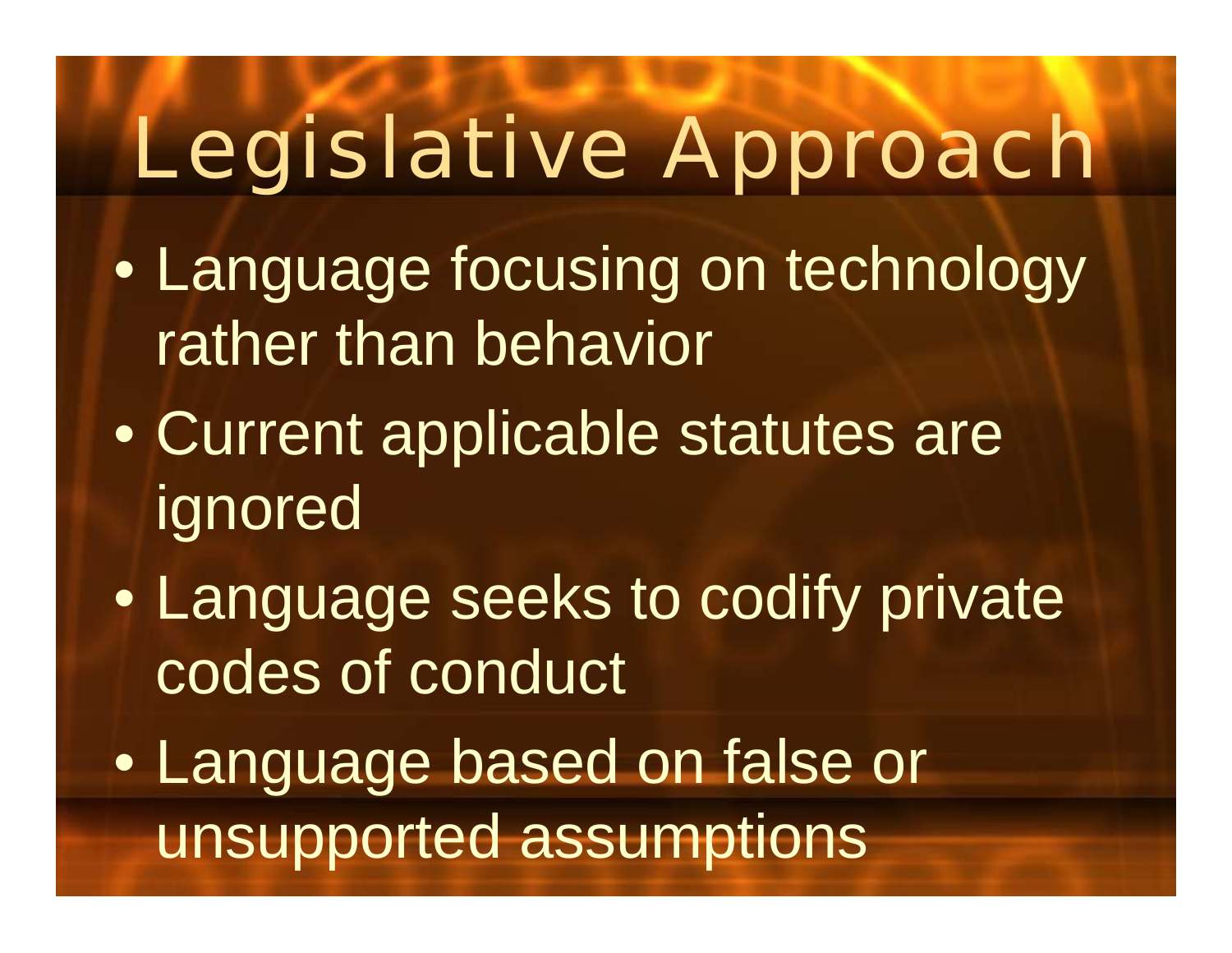- **New Hampshire HB 203**
- "Identification document" means any document or object containing personal information that an individual uses alone or in conjunction with any other information to establish his or her identity, to engage in government-regulated activities, or to engage in financial transactions.
- Note that contains is not defined so even if it is just printed on the card, it contains personal information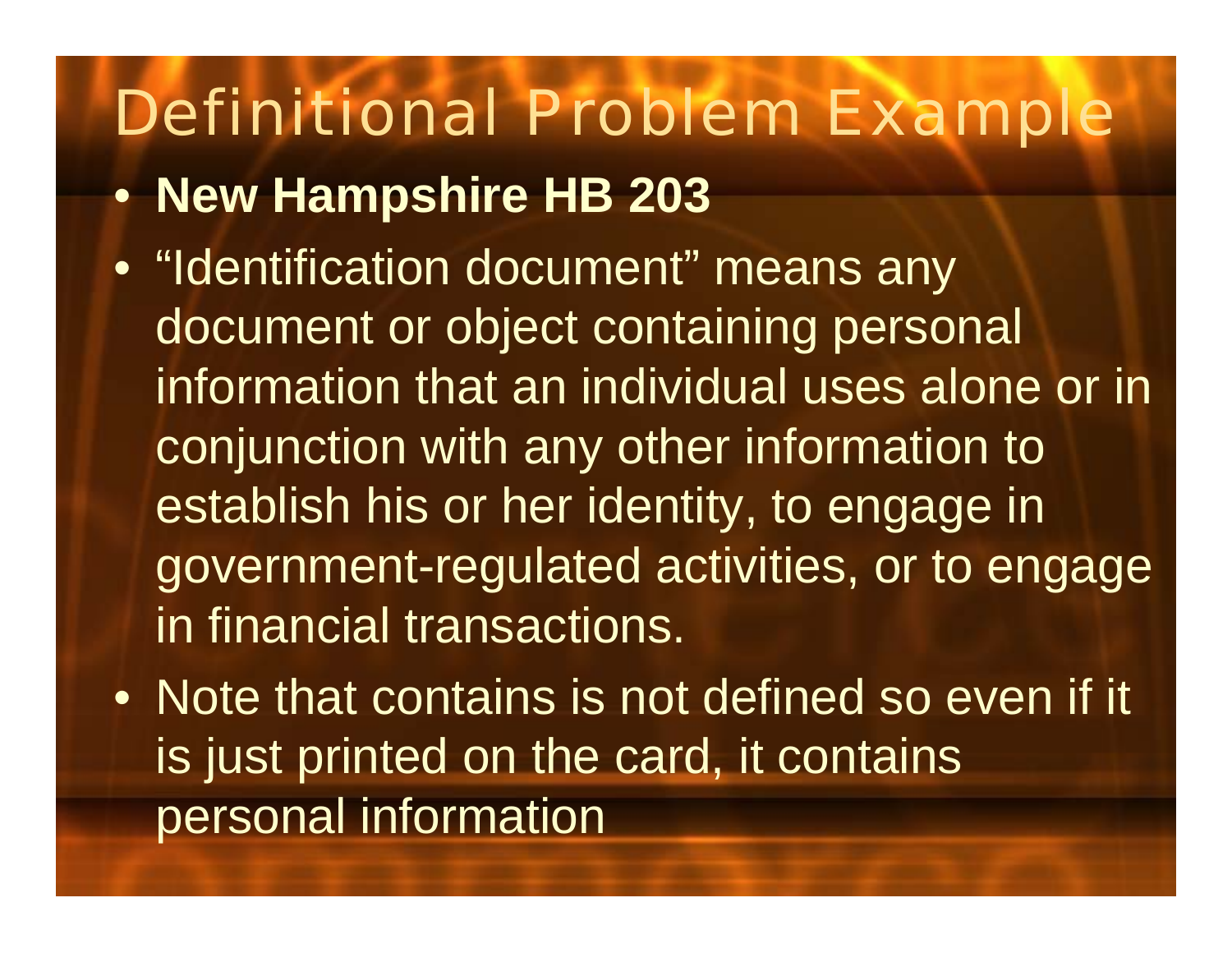#### Definitional Problem Example • **New Hampshire HB 203**   $\bullet$  **"Personal information"** means information that can be used to identify an individual. Such information includes an individual's name, address, telephone and cellular telephone number, social security number, credit card and financial account numbers, driver's license number, e-mail address, date of birth, race, religion, ethnicity, nationality, political affiliation, photograph and digital image, fingerprint or other biometric identification, and **any other unique personal identifier or number.**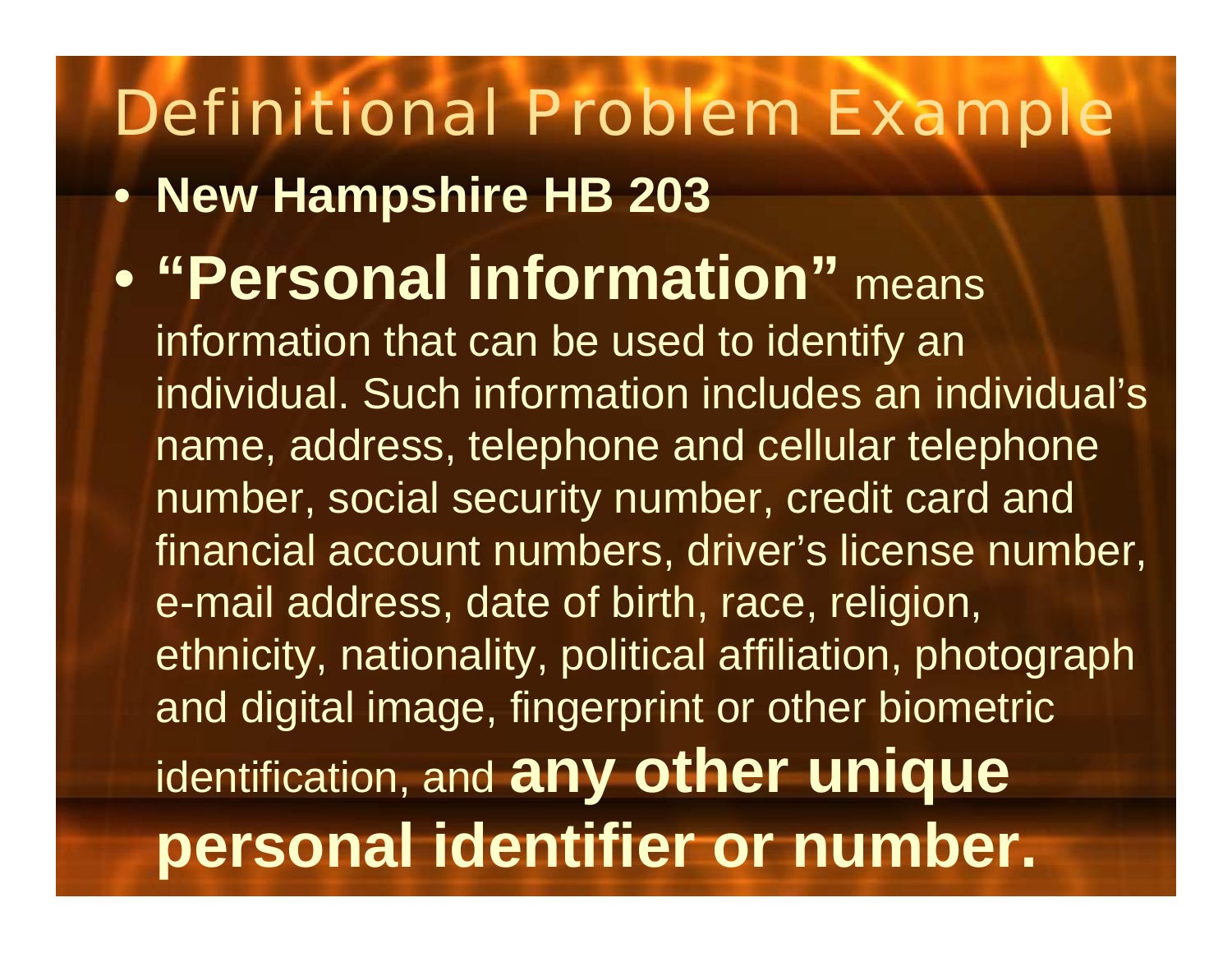- **New Hampshire HB 203**
- **"Tracking Device"** is any *item or application that is actively or passively capable of transmitting unique identification or location information."*
- Tracking devices are banned in any government identification document or device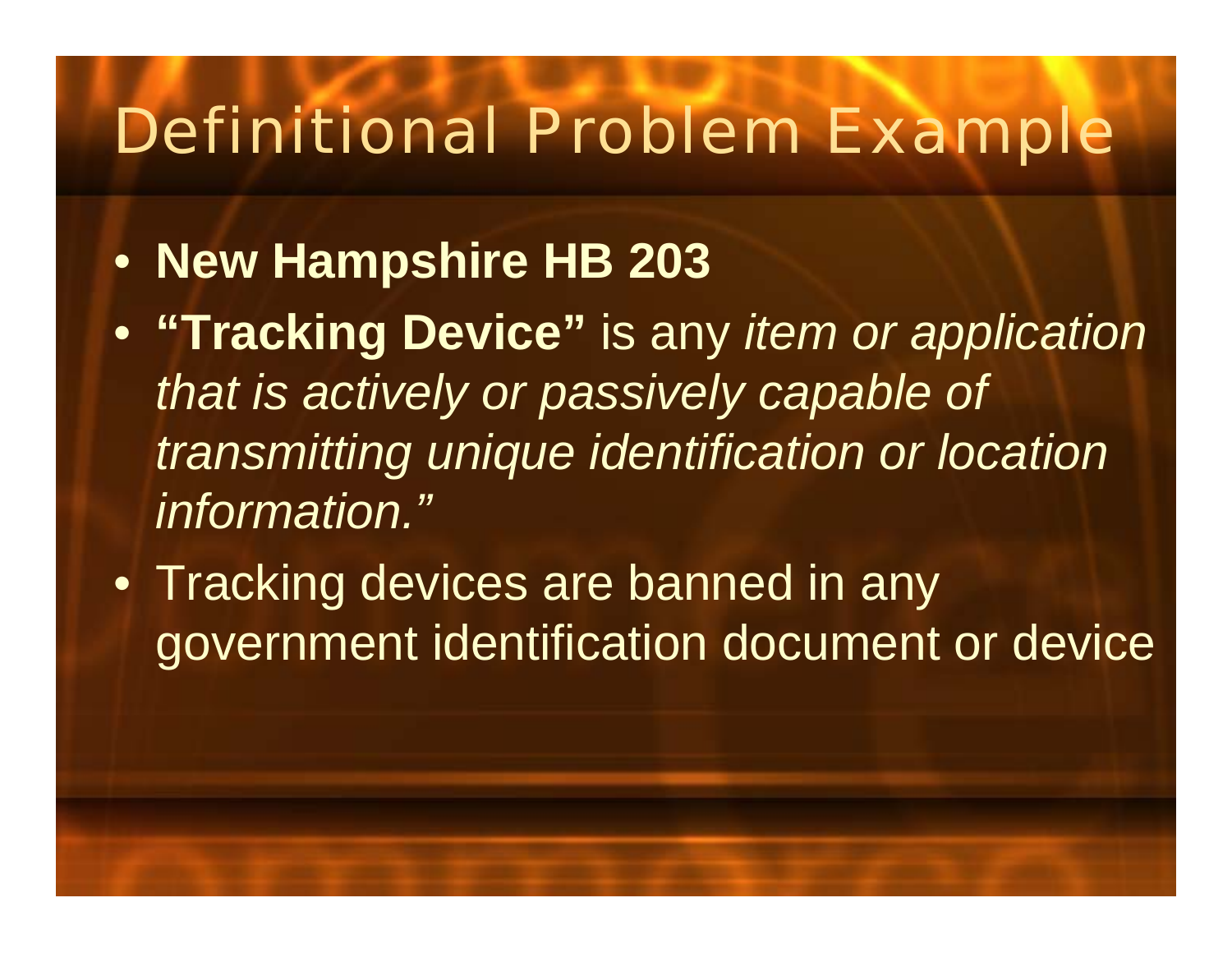- $\bullet$  Washington State Proposed Bill HB 2521
- $\bullet$ • "Identification document" means any document or device containing personal information that an individual uses alone or in conjunction with other information to establish his or her identity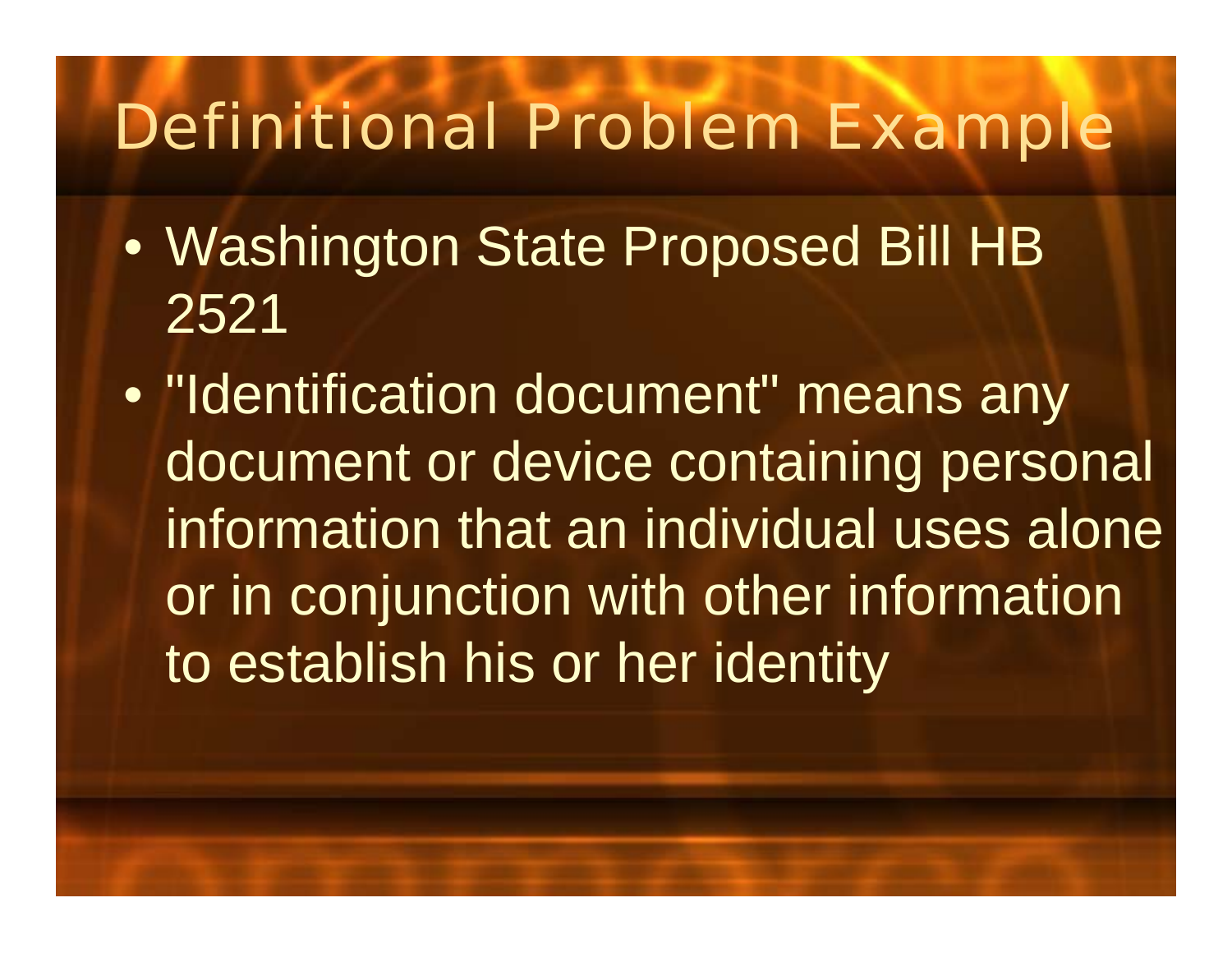• **Rhode Island 42-140-1. Restriction of radio frequency identification devices. –** Except where required by federal law, no state or municipal agency, or any subdivision thereof, shall use, or request the use of Radio Frequency Identification Devices (RFID) for the purpose of tracking the movement or identity of any employee, student or client, or of any other individual as a condition of obtaining a benefit or services from such agency.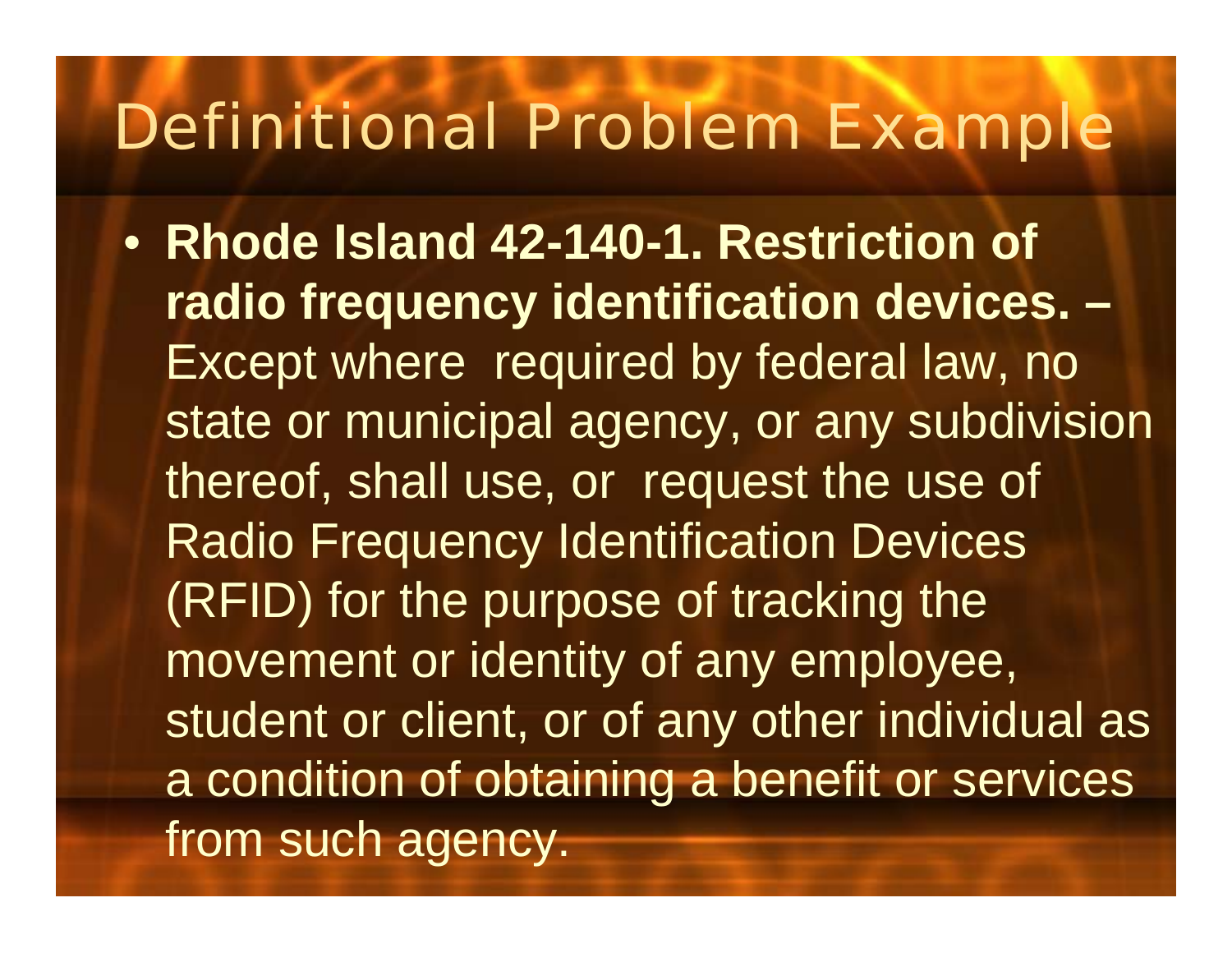- Mobile Phones Cellular phones, by definition, transmit unique identification information and would be banned.
- E-911 for fixed and mobile phones is an application/device that transmits location and identification information by design and government mandate would be banned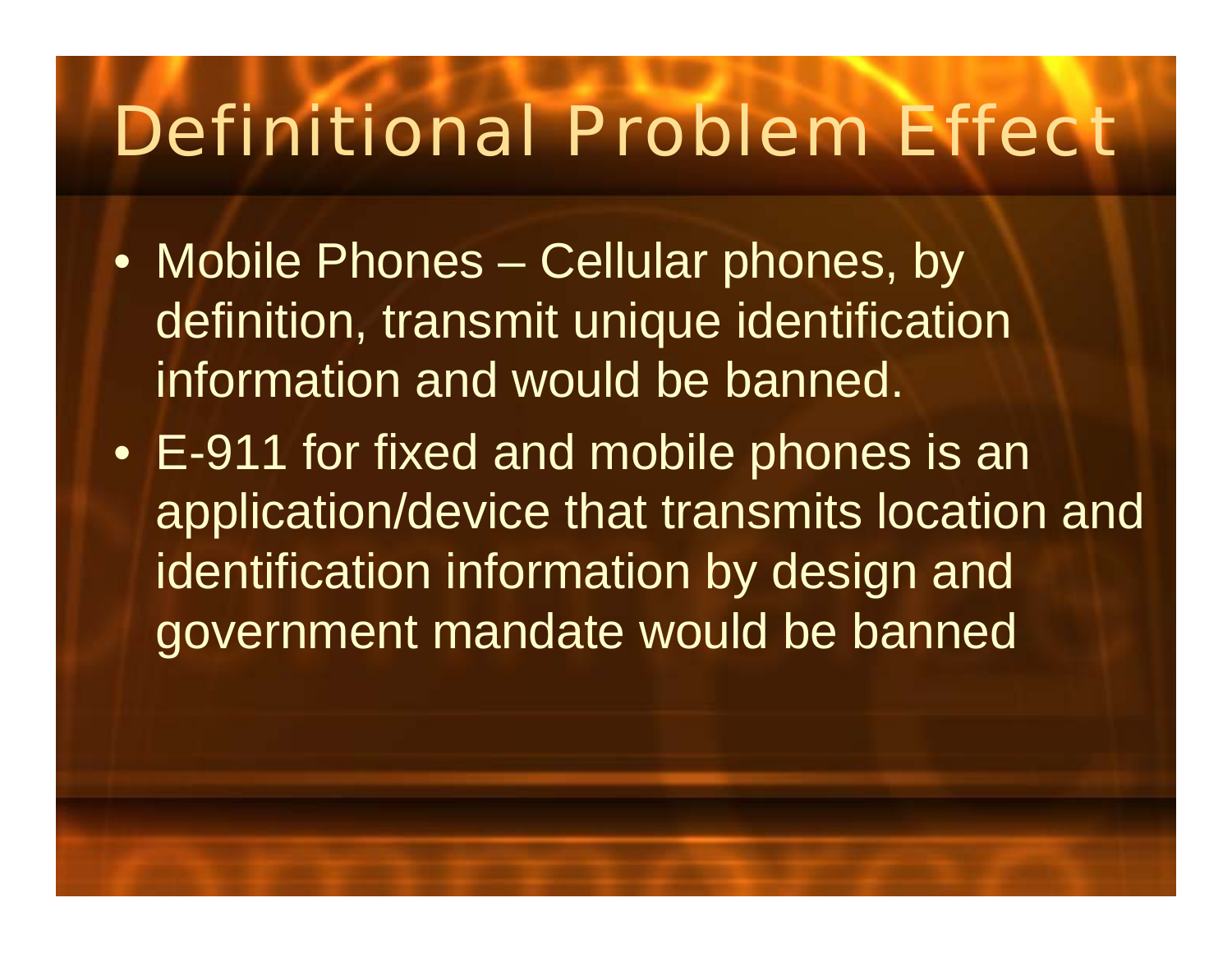• Mobile Computers – Notebook computers, personal digital assistants (PDAs), and handheld computers that access networks wirelessly must transmit unique identifiers and data used to locate and identify the device to the network node and host system to give them access and to send them back the data they request (so it gets to the right machine). So mobile government is banned.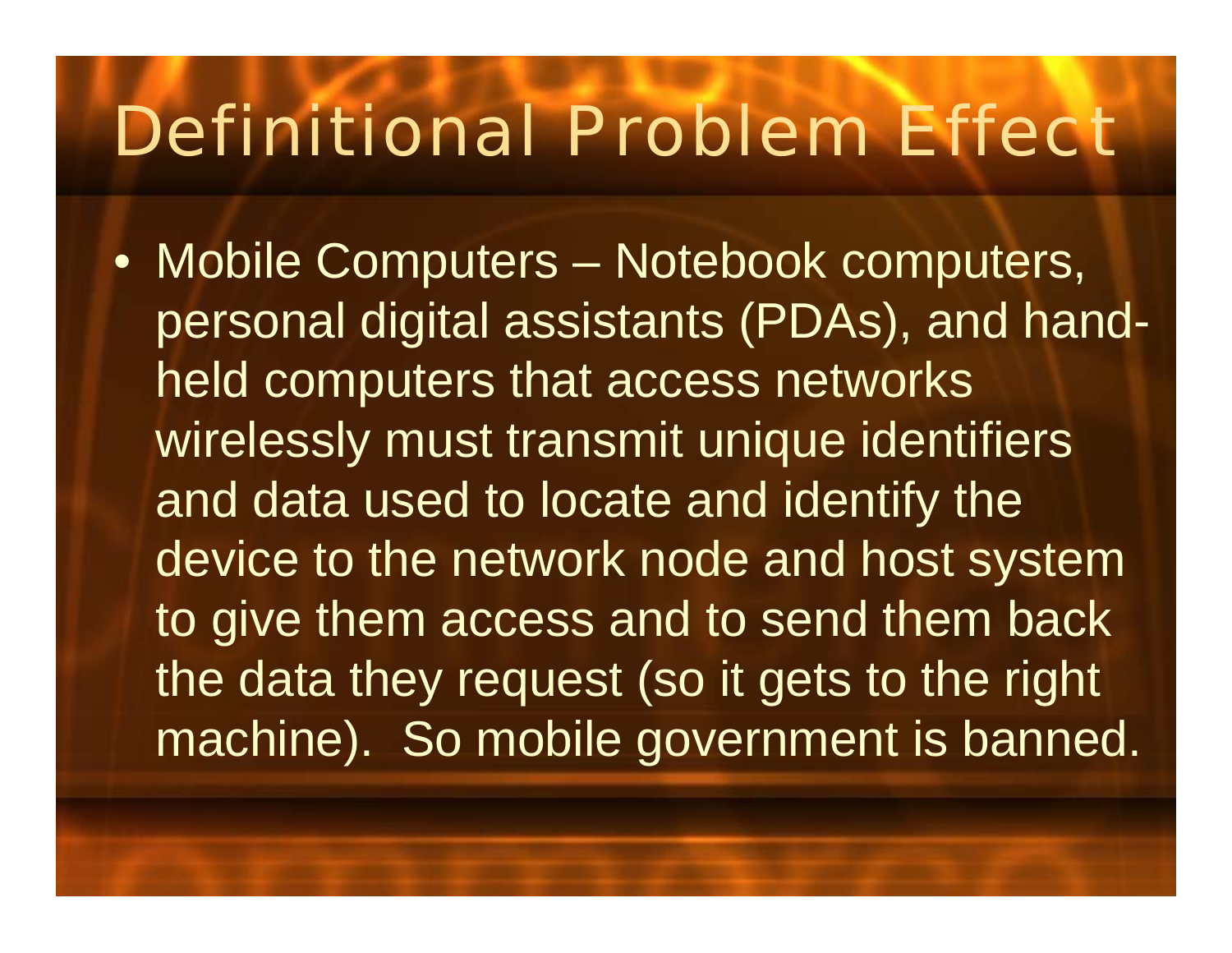- •Contact-less cards and tokens for financial transactions would be banned for government use
- Access Cards have been in use for years and contain a unique number used to identify the holder as authorized to enter or use a facility or service would be banned for most uses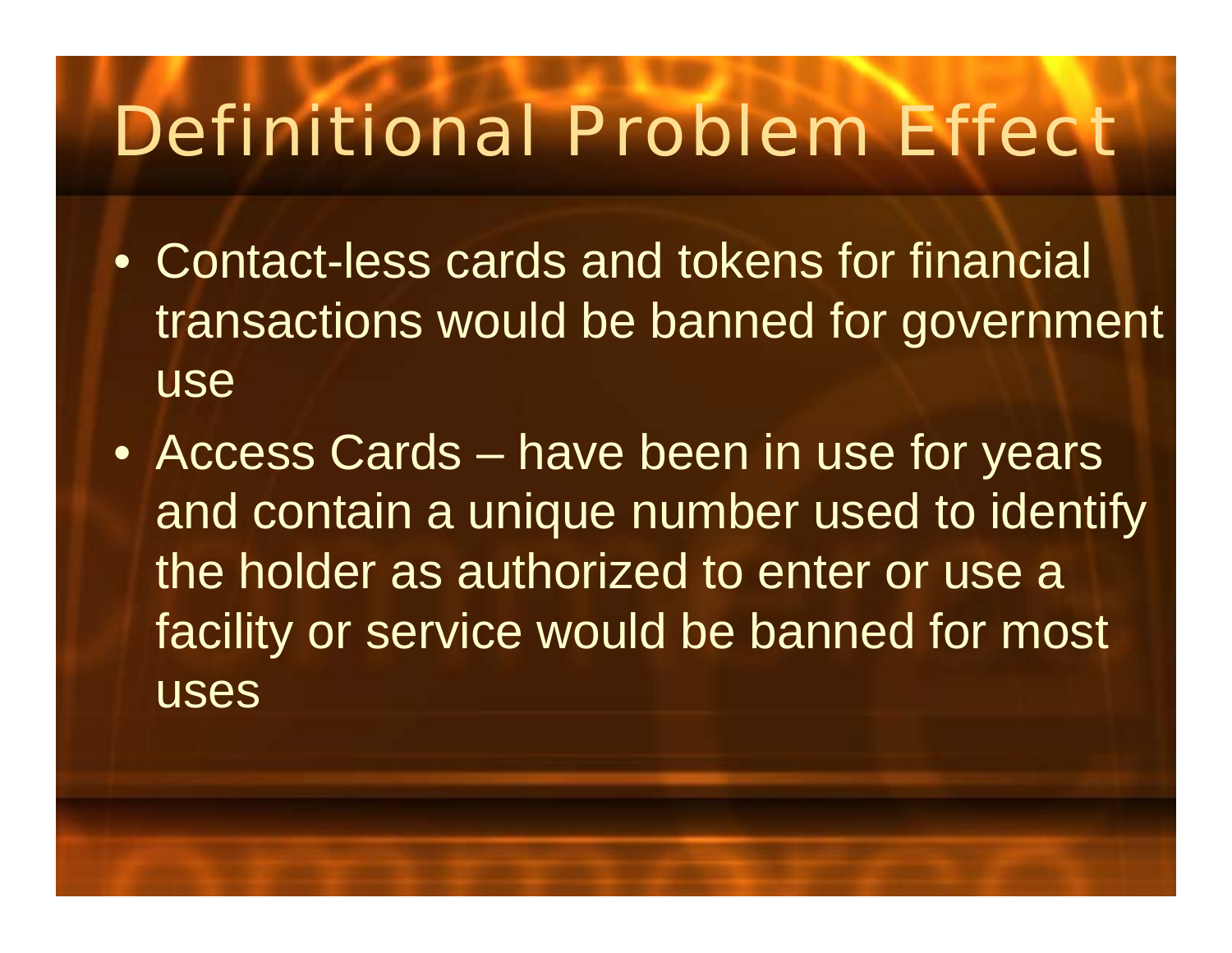- Secure document systems and document check out processes that can cut down on information threats but would be banned
- Police and fire digital radios that transmit unique numbers would be banned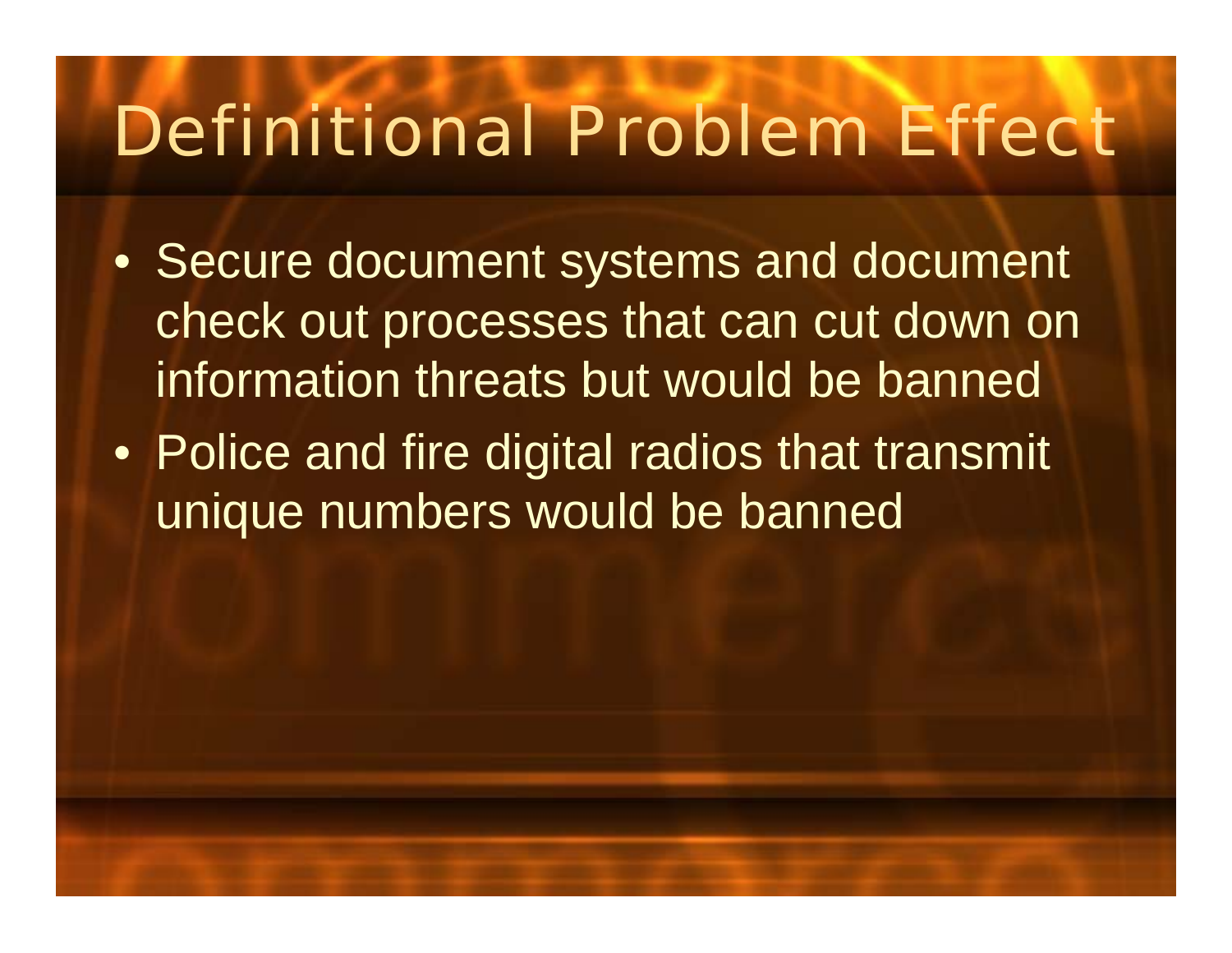- Cars with the OnStar System, keyless-entry fobs, and other security and safety systems transmit a unique identifier so most modern cars would be banned or need serious modifications
- GPS devices and GPS enabled anything would be banned
- An on, and on, and on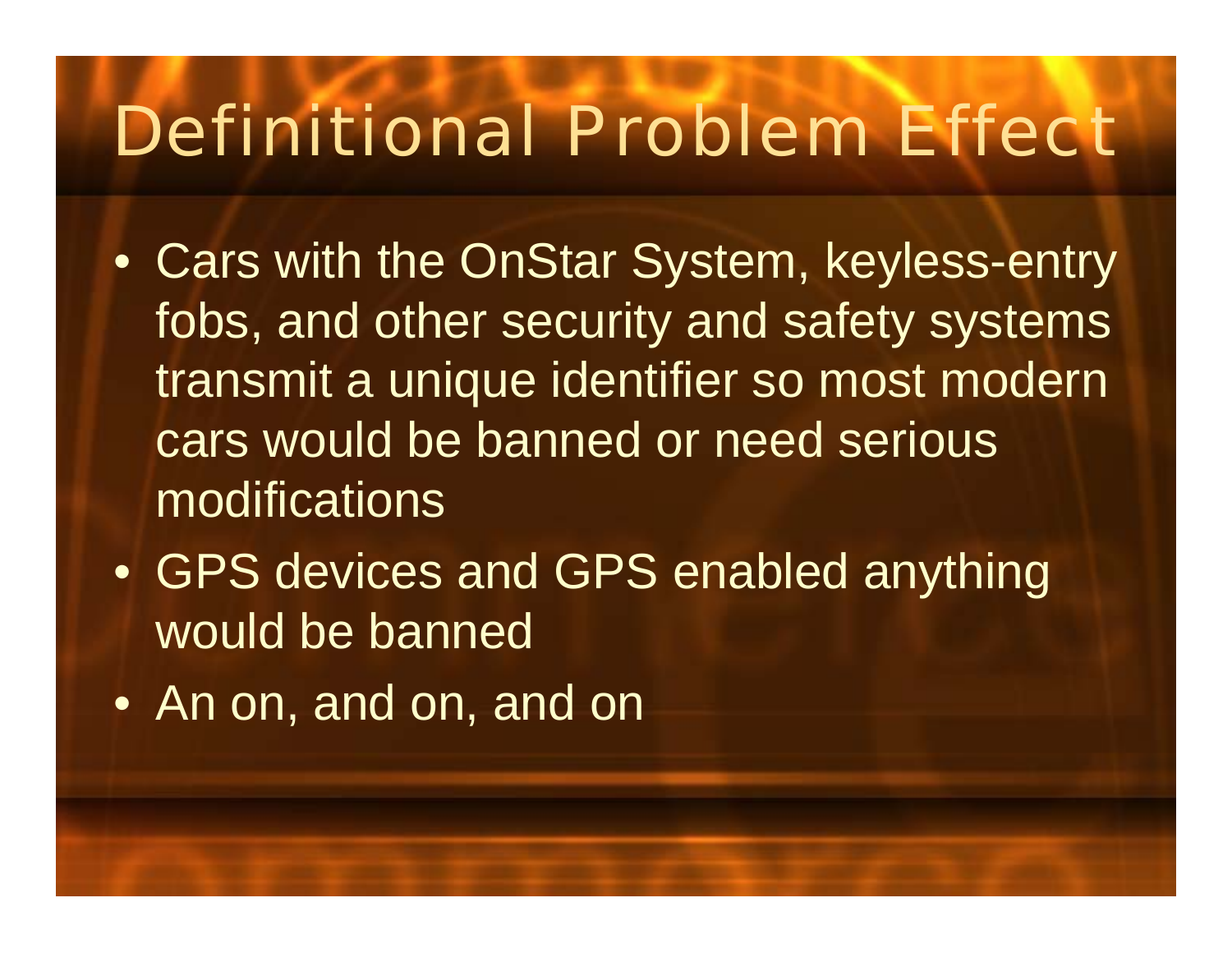# Notice Issue

- $\bullet$  Legislators have a hard time stopping themselves from codifying what ethical actors promise they will do anyway
- $\bullet$ • So they want to permanently mandate RFID notice on everything with remote read capability  $\bullet$ Notice: Bar Codes in Use…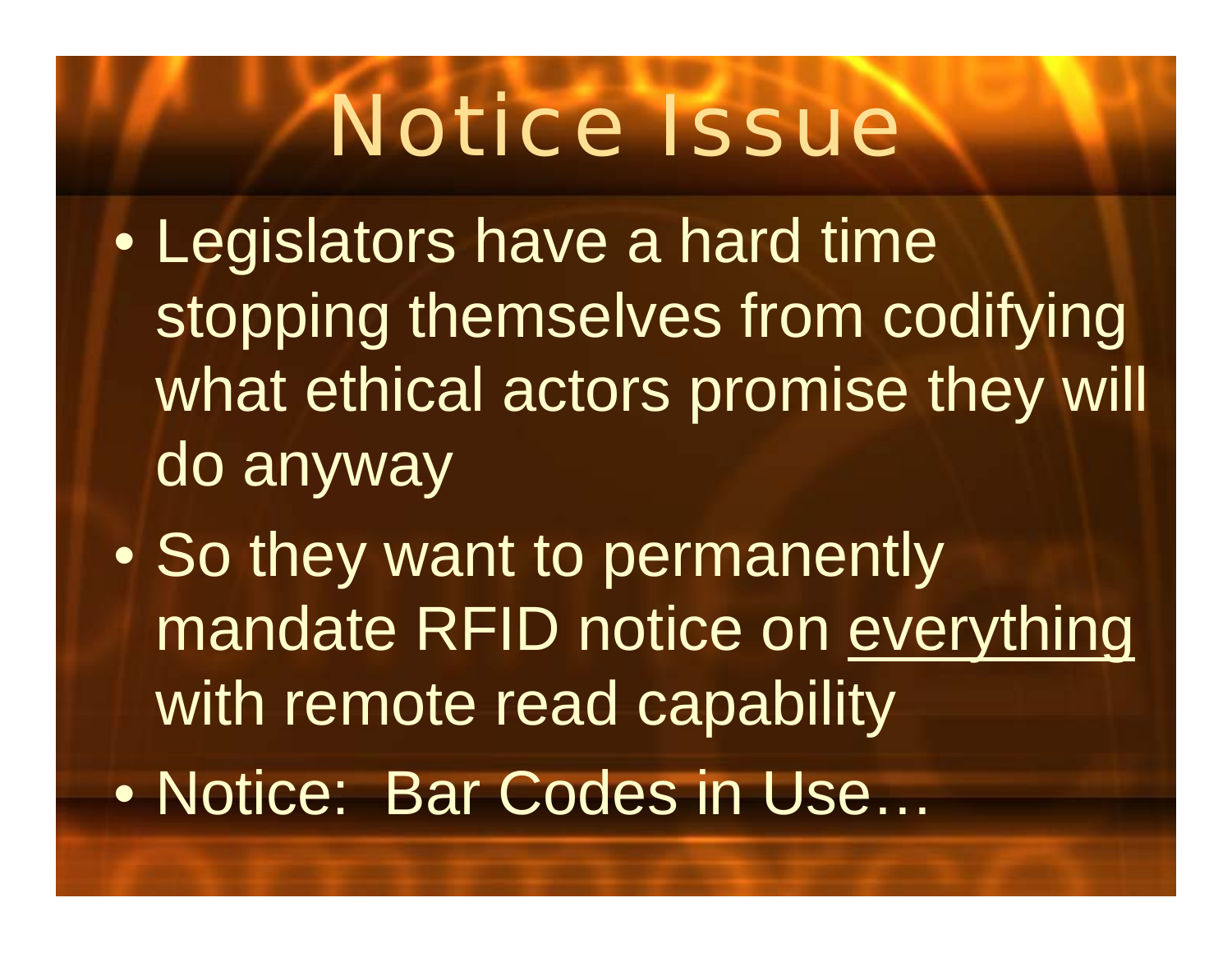# Notice Issue

- $\bullet$  Just like kindergarten, the rest of us are punished for that one kid who eats the chalk and sniffs the magic markers until he passes out  $\bullet$ • Notice will only be useful after
	- substantial deployment and before ubiquity and then it will be silly or at best unneeded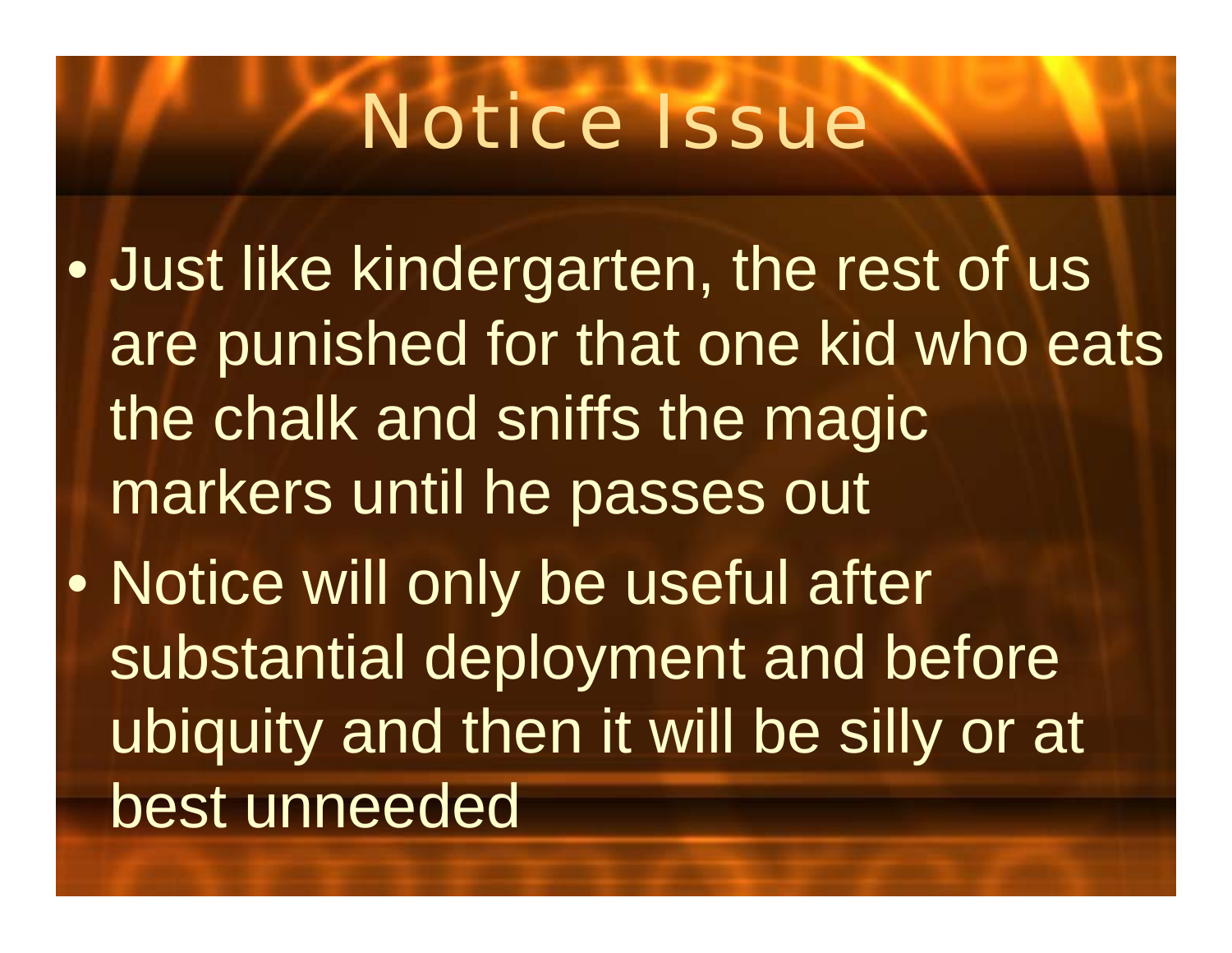- Follow the grid above
- Other examples:
- "Personal information" includes any of the following: an individual's name, address, telephone number, e-mail address, date of birth, religion, ethnicity, nationality, photograph, fingerprint or other biometric identification, social security number, or any other unique personal identification number assigned to a person.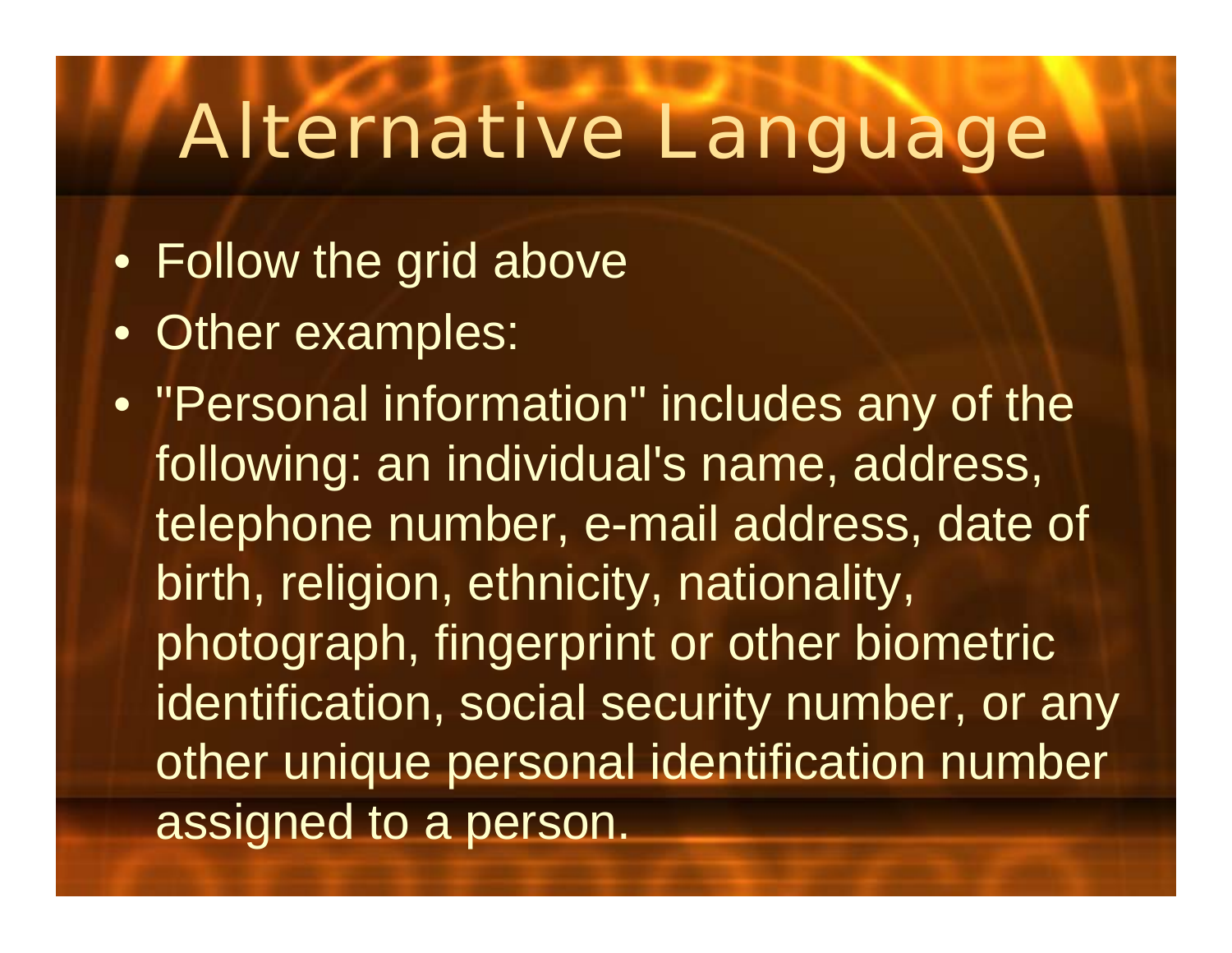$\bullet$  Personal information does not include any unique identifier including but not limited to unique personal identification number assigned to a person, unique identifier assigned to a document, or a unique identifier that acts as an ID number for a computer chip, computer chip bearing device, or computer system if…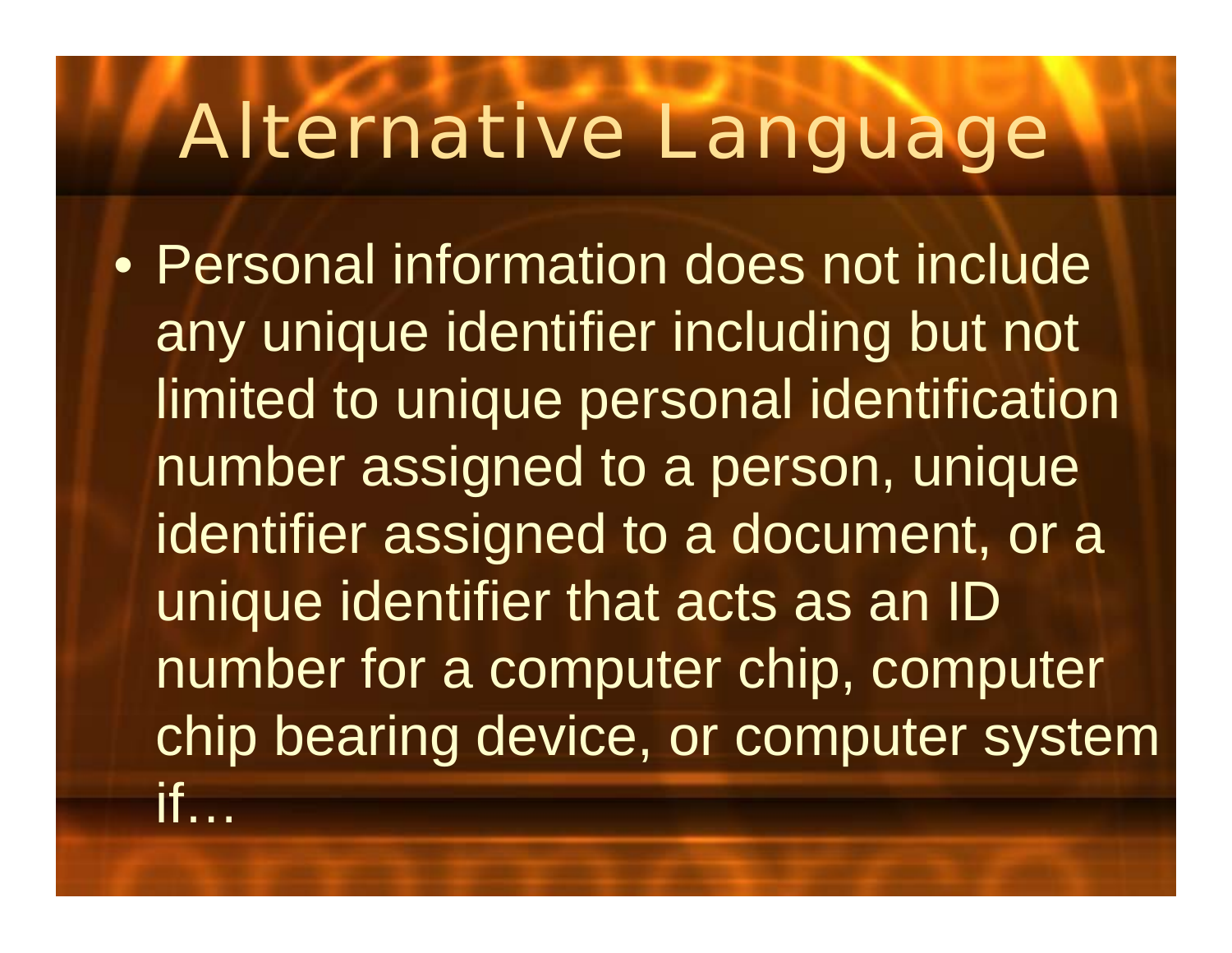•(1) That number cannot be used to identify a person or be related to personal information except by use of separate data system and; •(2) If such a separate data system is protected from unauthorized access as determined by applicable law.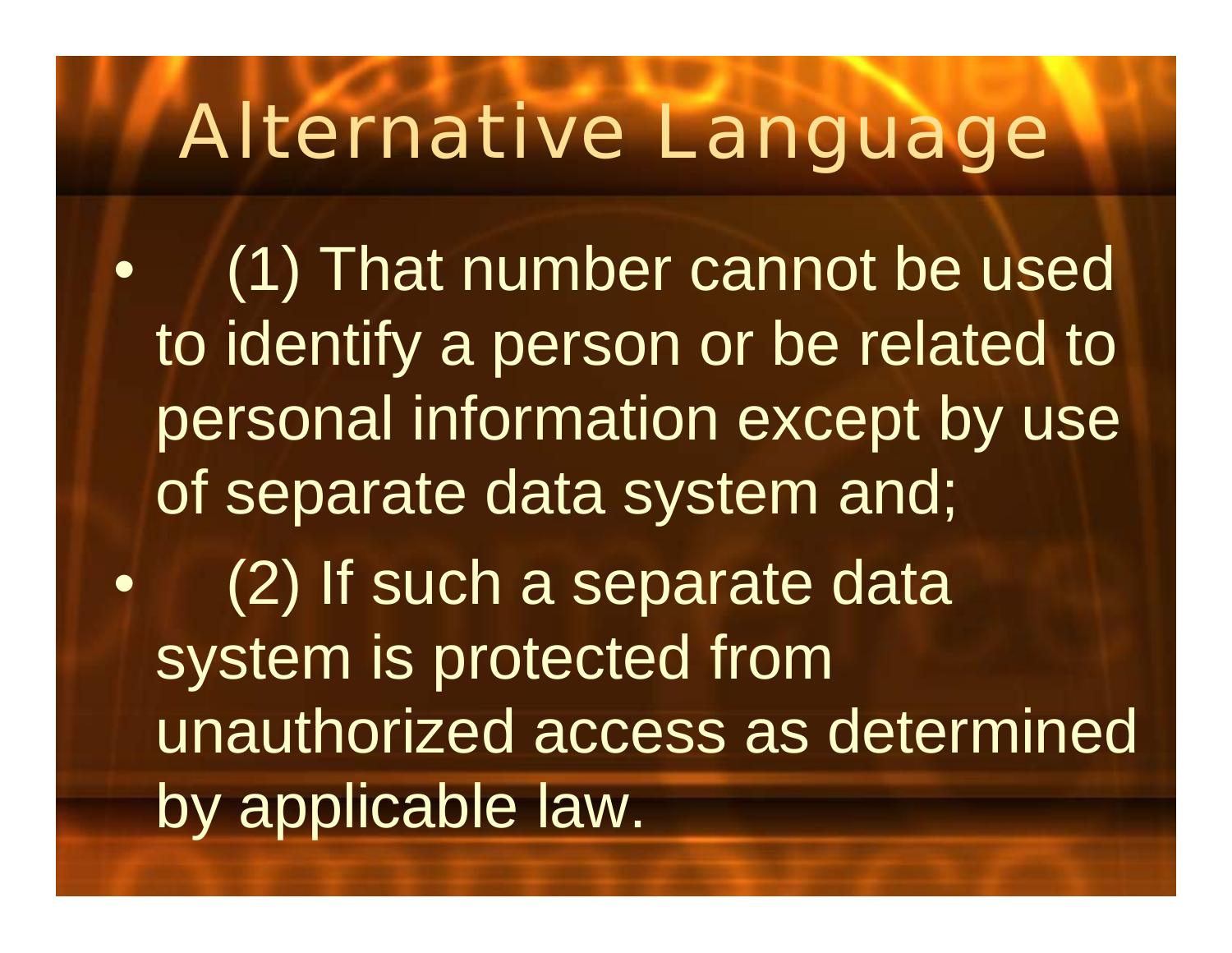$\bullet$ "Contact-less means use of radio waves or other non-visible means to read or transmit data, but does not include bar code scanning systems and other similar light wave based systems which cannot read or transmit data without the holder's knowledge.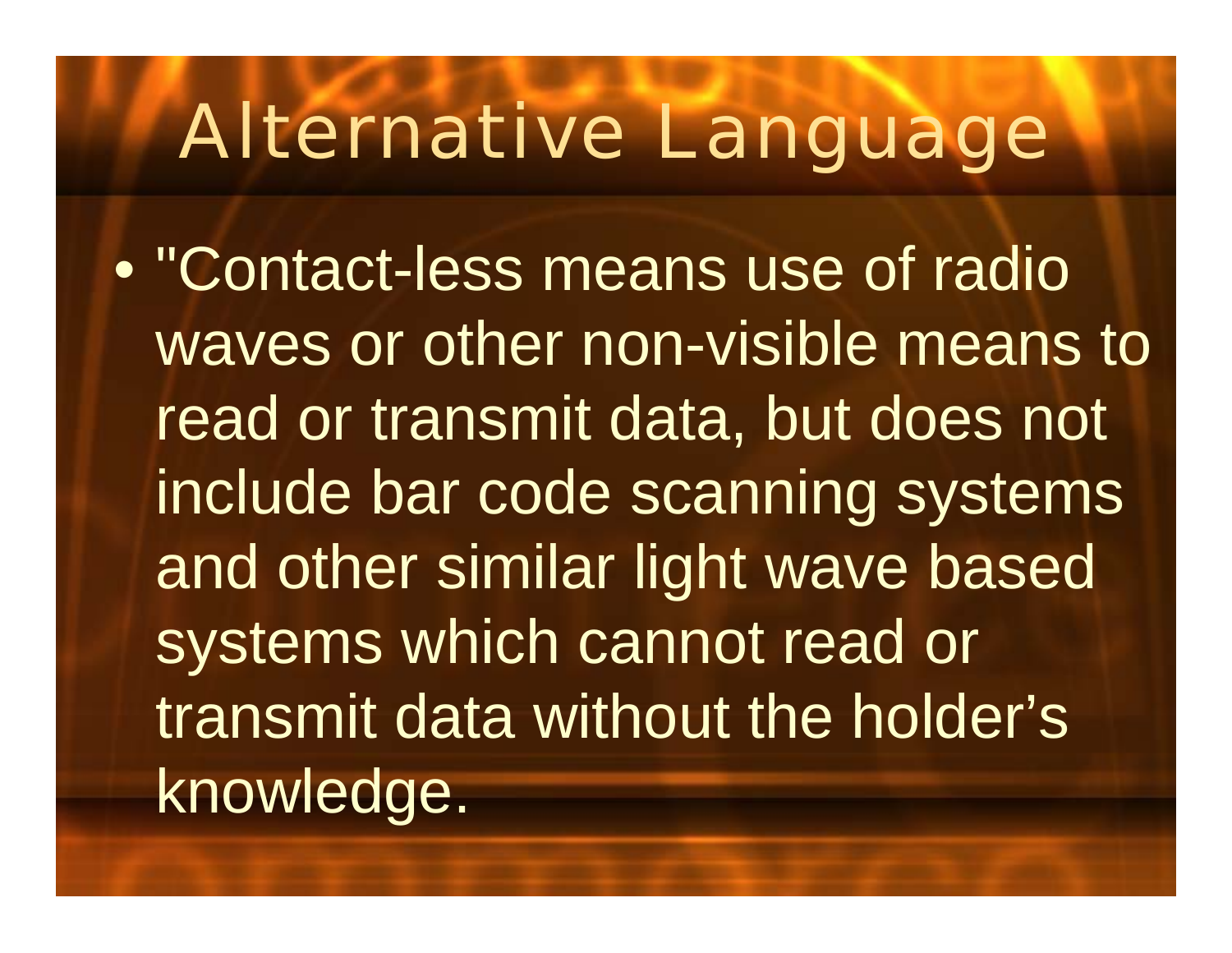• Except as provided herein, all **identification documents** created, mandated, or issued by a state, county, or municipal government, or subdivision or agency thereof **that allow remote contact-less reading or transmission of personal information** and that have been transferred from government possession into the possession of a lawful holder of the document **shall meet these requirements**: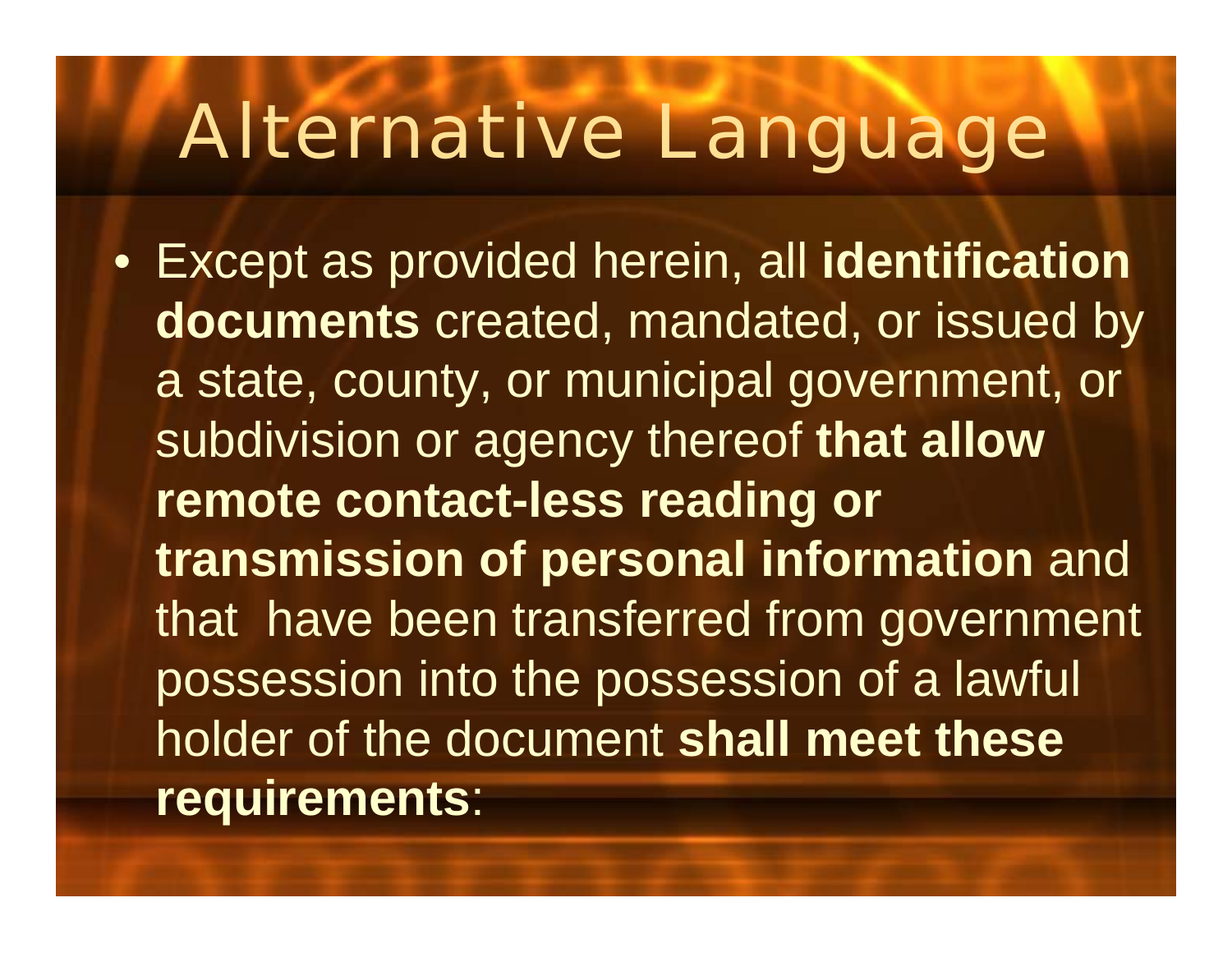- $\bullet$ (1) The identification document shall not transmit or enable the remote reading of any personal information except by an explicit consent process or operation of law.
- •2) The identification document, and the systems supporting creation, authentication or use of the identification document, shall comply with the requirements of subdivisions (X)-(X).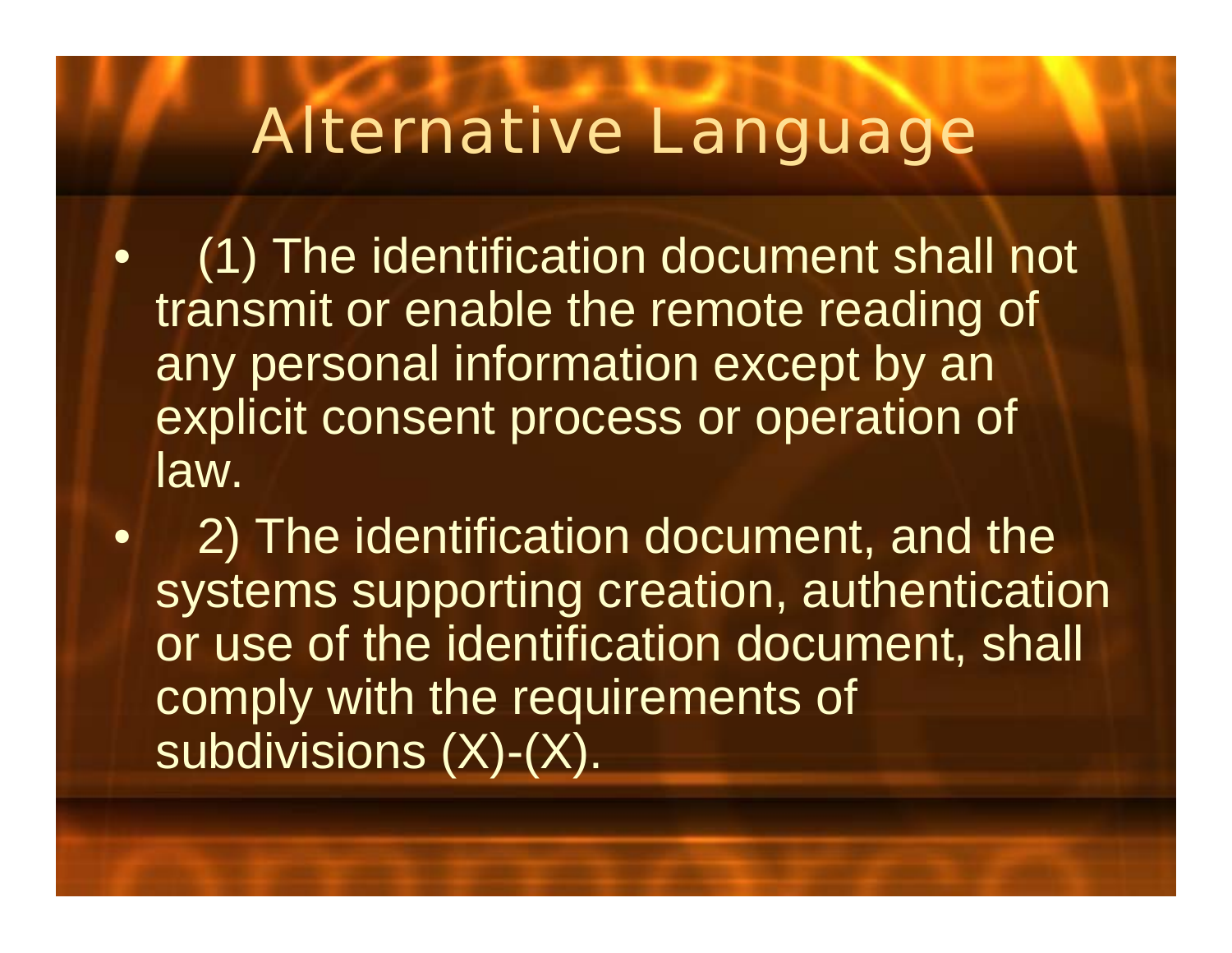•(X) The Chief Information Officer will adopt technology standards to ensure that no personal information is disclosed from an identity document without an explicit consent process by the lawful holder of the document or by operation of law, in accordance with section (a). Such standards may require protecting personal information in identification documents by such methods as mutual authentication, on and off switches for remote contact-less reading, encryption, and shield devices. Such protections shall be proportional to the risks presented by each system, including the identity document and context of use relevant to each system. Such standards and may require different protections for different systems, depending upon the applicable risks. The Chief Information Officer shall certify whether systems are compliant prior to purchase or other method of adoption by an agency and again prior to implementation.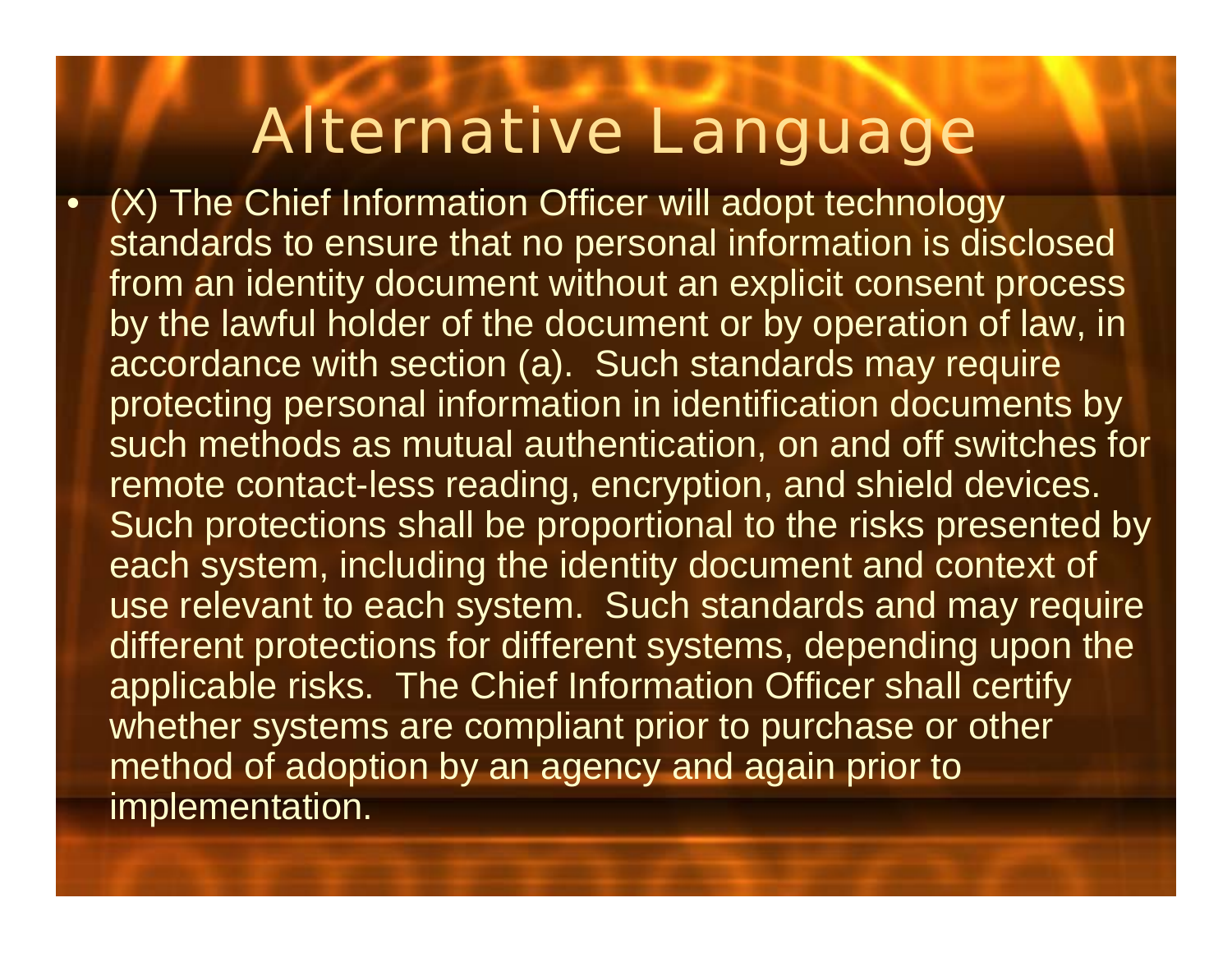•

(X) The Chief Information Officer shall also establish a process by which security flaws may be reported to the office of the Chief Information Officer. Such reported security flaws shall not be disclosed and shall be kept confidential unless such disclosure is deemed to advance the ability to protect persons and systems from the flaw. The existence of a reported flaw and any details as to its nature which do not aid in the exploitation of the flaw shall be made public and reported to the TBD Committee of the House and the Senate within 3 working days of receipt of such a report. Any countermeasure known to be effective against the flaw shall be made publicly available. For any system for which a security flaw results in unauthorized disclosure of personal information, the Chief Information Officer shall review such system and may revoke its authority to operate or may mandate specific changes be made as a condition of continued operation.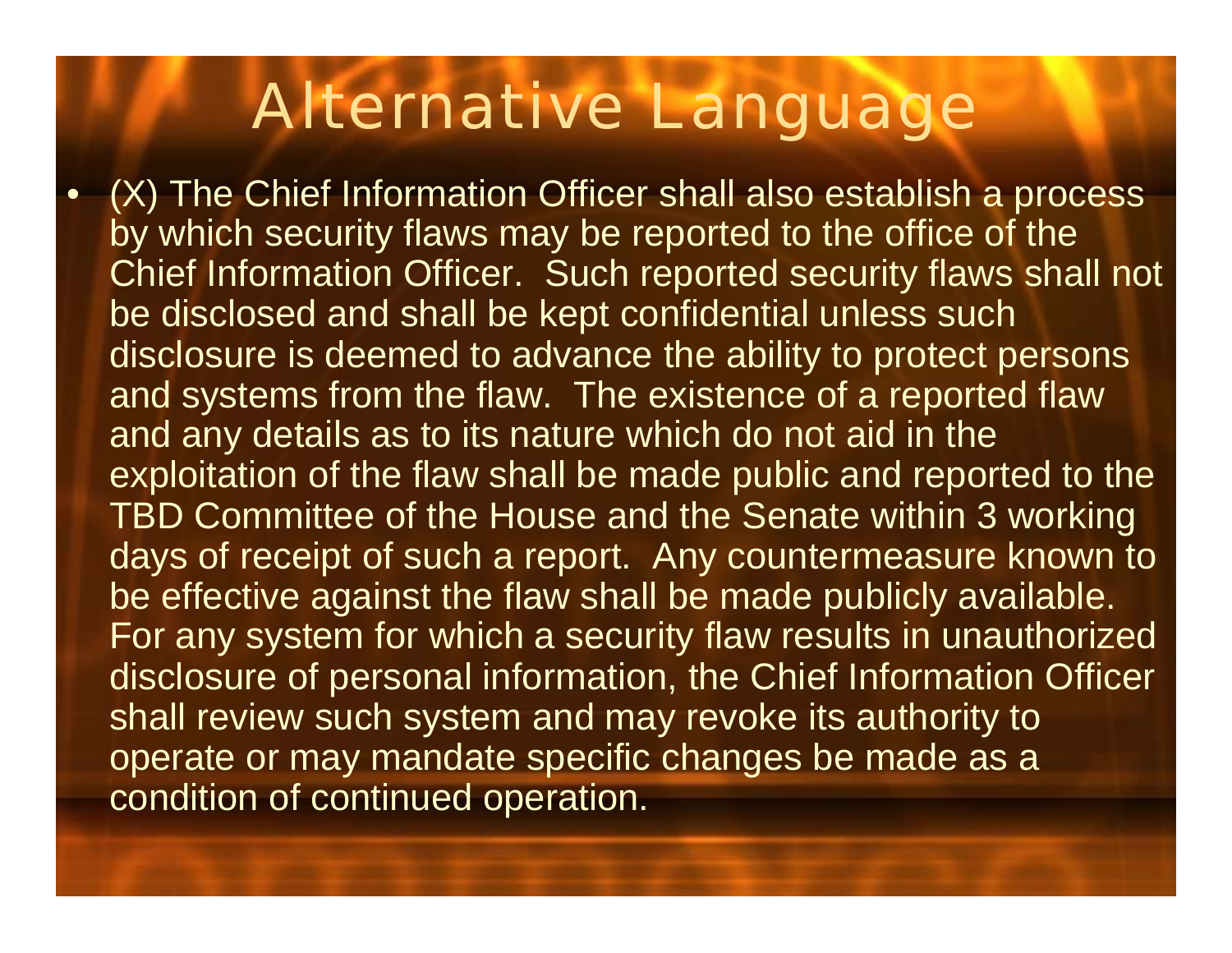• (X) The TBD Agency will establish a process for individuals and entities to report disclosures of personal information from any identification document. In the event of such disclosure, the agency responsible for the implementation of the identity document shall follow applicable law as to security breaches resulting in the unauthorized release of personal information (INSERT CODE CHAPTER REFERENCE).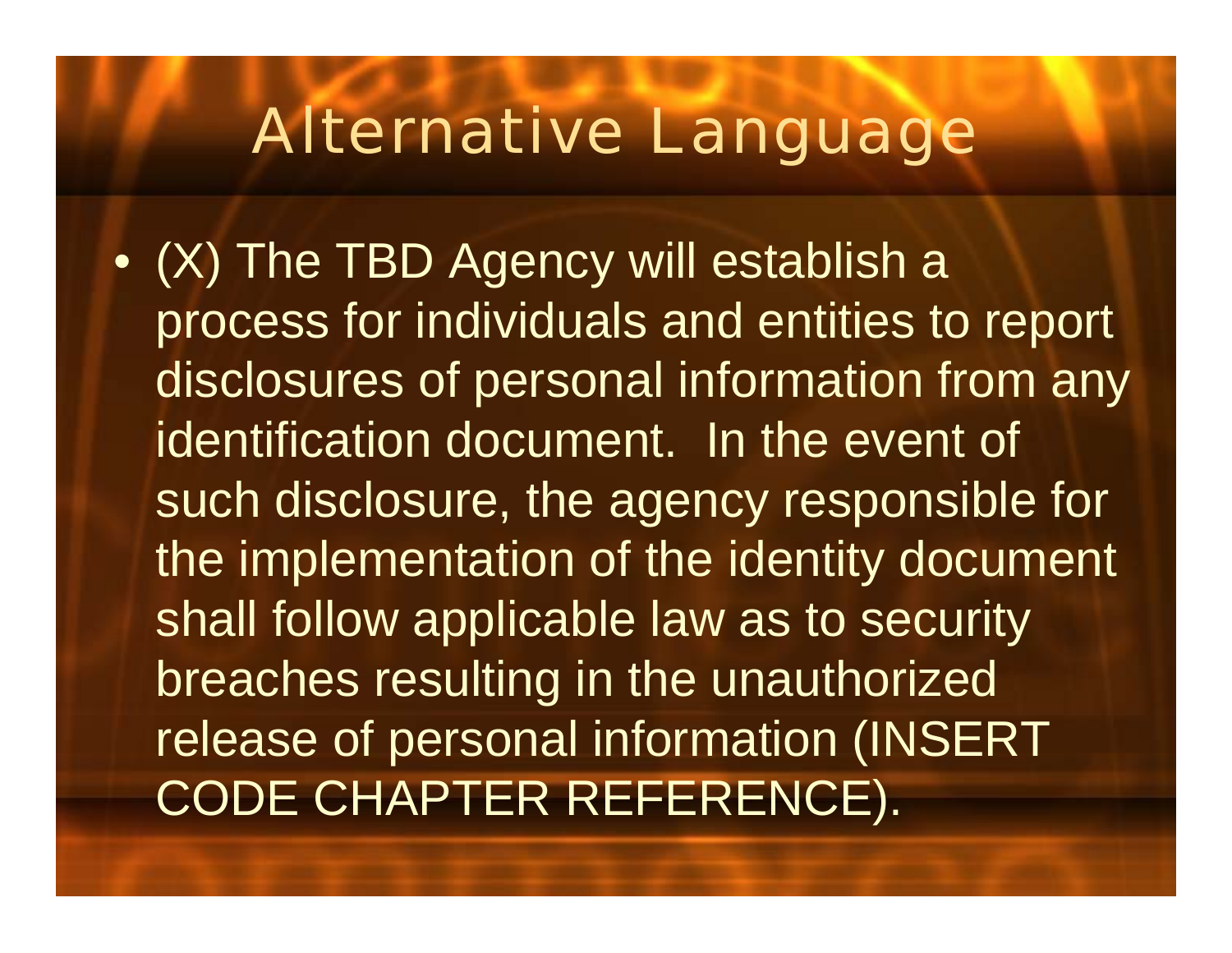- •Use sunsets on a date certain
- Be creative about sunsets
	- $\mathcal{L}_{\mathcal{A}}$  , the set of the set of the set of the set of the set of the set of the set of the set of the set of the set of the set of the set of the set of the set of the set of the set of the set of the set of the se E.G. When 50% of all products sold at retail use RFID then notice is no longer required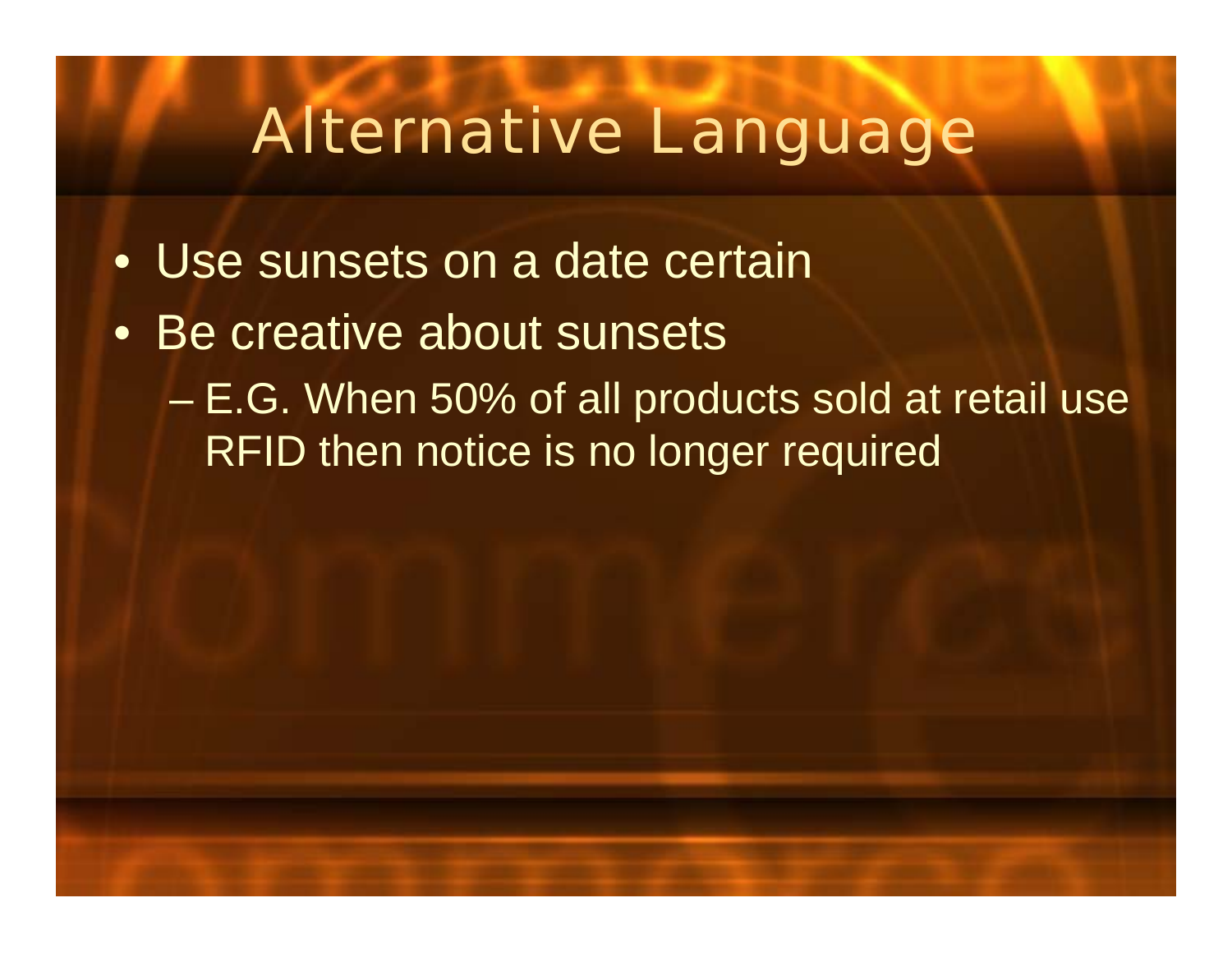• Exempt products that contain computer chips or other technology capable of remote reading that is part of their commonly understood purpose, specifically designed for that purpose, and sold for that purpose  $\mathcal{L}_{\mathcal{A}}$  , the set of the set of the set of the set of the set of the set of the set of the set of the set of the set of the set of the set of the set of the set of the set of the set of the set of the set of the se E.G. GPS, cell phones, wireless network products, car security systems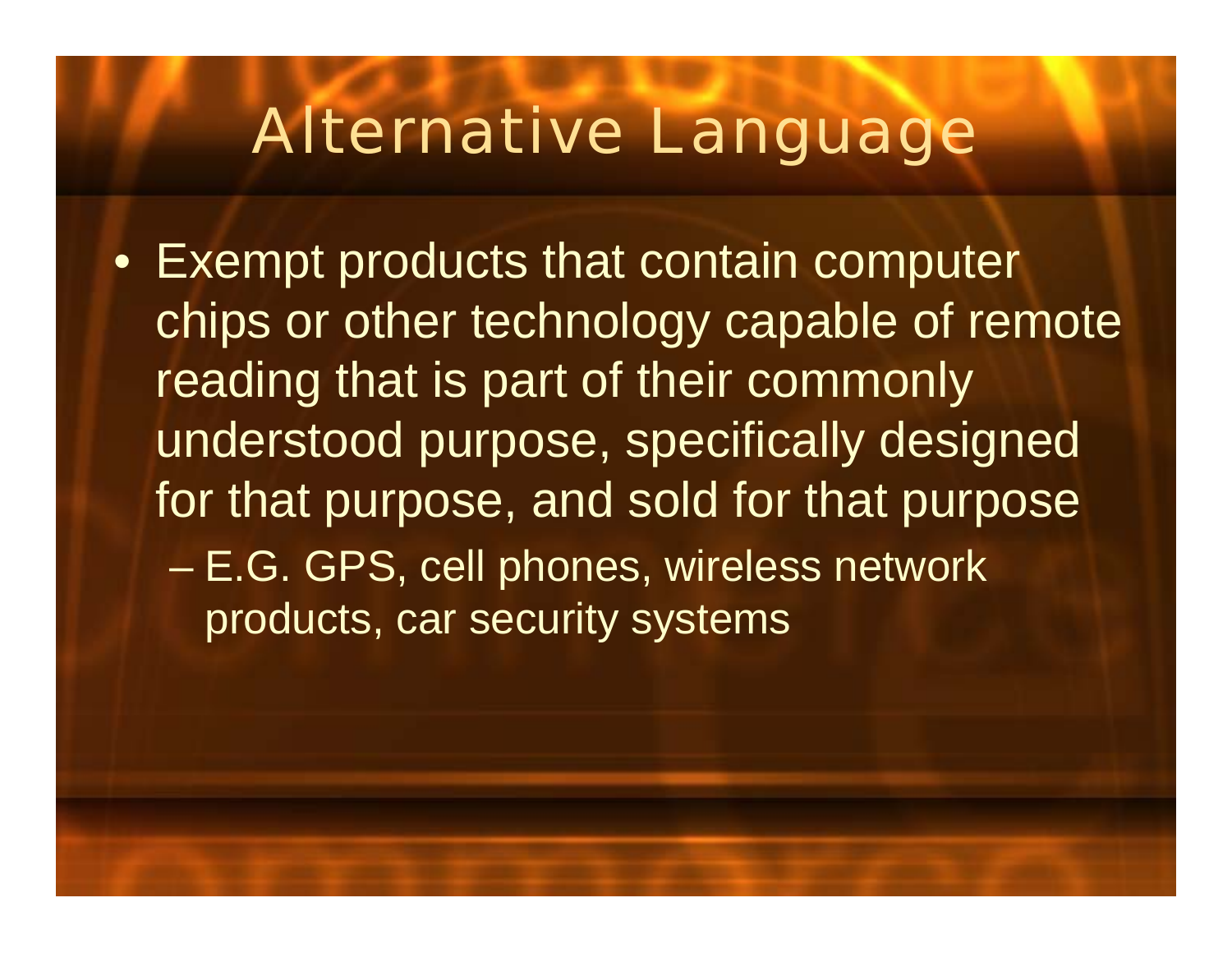• California 502.6. (a) Any person who knowingly, willfully, and with the intent to defraud, possesses a scanning device, or who knowingly, willfully, and with intent to defraud, uses a scanning device to access, read, obtain, memorize or store, temporarily or permanently, information *encoded or printed on or within the payment card or other payment token that serves as an indicia of permission to engage in a financial transaction* without the permission of the authorized user of the payment card is guilty of a misdemeanor, punishable by a term in a county jail not to exceed one year, or a fine of one thousand dollars (\$1,000), or both the imprisonment and fine.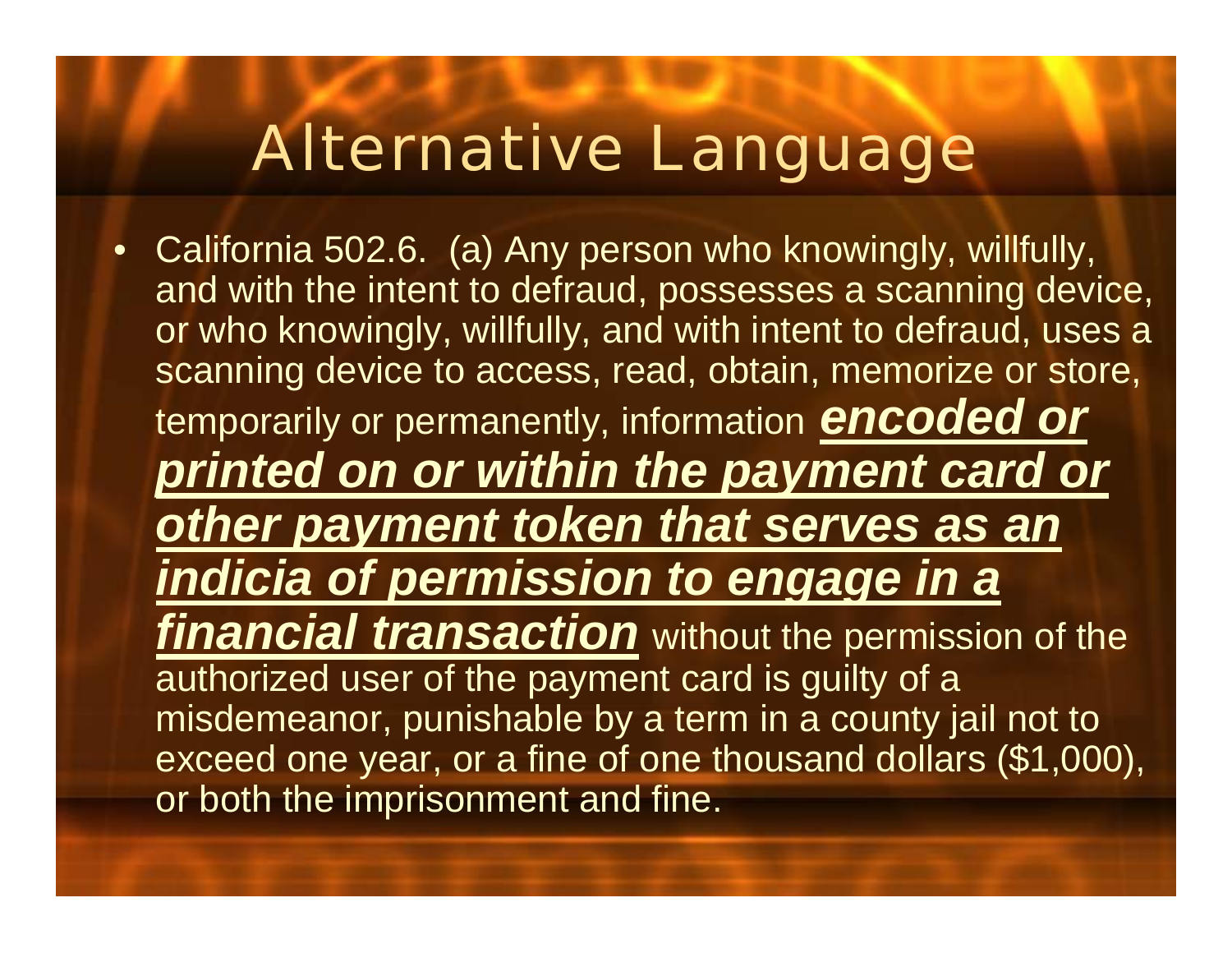## Give Them Something Useful to Do

- Study and learn
- Update the anti-skimming laws
- Review current statutes and consider updates
- Watch the developments in the market and in the criminal world
- Boost cyber crime enforcement funds for laws already on the books and make enforcement a priority